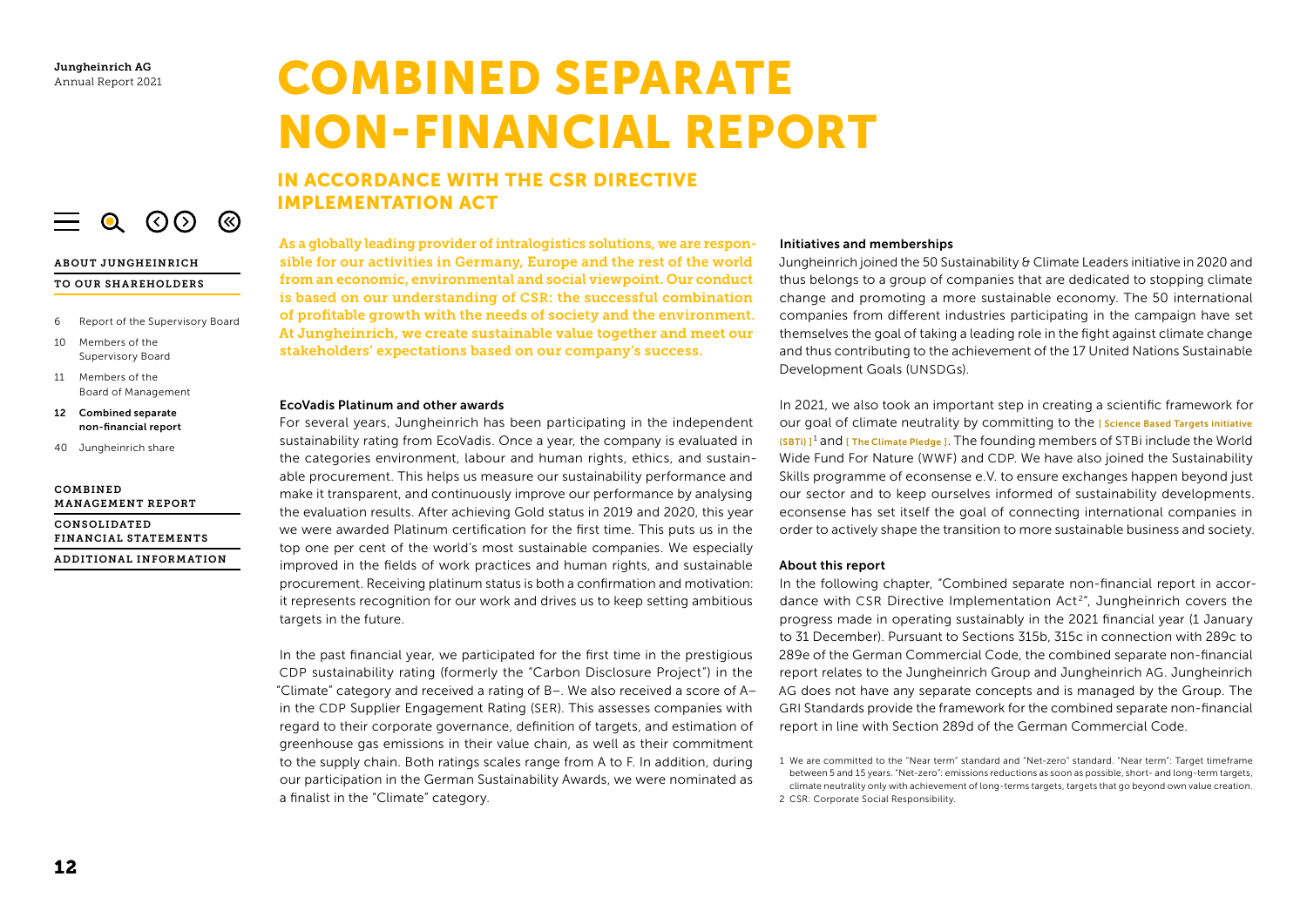With this report Jungheinrich also meets the requirements of the Regulation (EU) 2020/852 of the European Parliament and of the Council of 18 June 2020 on the establishment of a framework to facilitate sustainable investment, and amending Regulation (EU) 2019/2088 (hereafter EU Taxonomy Regulation) [ [page 32](#page-20-0) ff. ].

It covers all companies of the Jungheinrich Group (as of 31 December 2021). Deviations are indicated in the document. The report is published annually and is based on the 2020 non-financial report which was published as part of the annual report on 26 March 2021.

This non-financial report was subject to a limited audit in accordance with ISAE 3000 (Revised) and issued with an unqualified audit opinion by independent auditors PricewaterhouseCoopers GmbH (PwC).

## CSR AT JUNGHEINRICH

## Quality, environment, energy and work safety

On the same page: we depend on our employees' cooperation in quality, environment, energy and work safety issues. In order to achieve these, we implement appropriate measures and regularly monitor their effectiveness.

We need targets to keep on developing. We set Group-wide targets as well as site and area targets. In order to achieve our targets, we implement appropriate measures and regularly monitor their effectiveness.

Further information and details on sustainability can be found on our website [ [www.jungheinrich.com/en/responsibility](https://www.jungheinrich.com/en/responsibility) ].

## Meeting demands

A central part of CSR in our company involves avoiding negative effects for people and the environment. We have, therefore, firmly established a precautionary approach in our Group guidelines and processes for quality, environment

and energy, work safety and compliance issues. It is our aim not just to fulfil statutory requirements but to exceed them wherever possible.

The requirements of our internal and external stakeholders are extremely important to us. These requirements include: evaluating risks and opportunities, developing innovations, the effectiveness of processes (like Purchasing, Development, Production, Sales and Personnel), making necessary resources available and constantly improving performance.

As early as 2016, we created the "CSR Core Team" to manage the various CSRrelated issues within the Jungheinrich organisation. The interdisciplinary team from Account Management, Corporate Communications, Corporate Compliance, Audit & Data Protection, Corporate Human Resources, Corporate Investor Relations, Corporate Procurement, CE & Customs, Corporate Sustainability, Health & Safety, Corporate Strategy & Digital and Technical Procurement recommends actions and suggests targets. The core team occupies a key role as an intermediary between the business units and the Board of Management. Headed by Corporate Sustainability and Health & Safety, the team prepares and discusses decisions for the Board of Management. Different departments contribute to a holistic understanding of sustainability and provide specialist content. Further input comes from the production plants, sales units and other locations. They carry out suggestions approved by the Board of Management. As part of our strategy process, we have begun to reorganise the core team and the underlying processes.

## Changes to sustainability organisation

There were two major organisational changes in the area of sustainability in the 2021 financial year: the Sustainability and Environment department was taken out of the Corporate Quality & Sustainability division and established under new leadership at a level directly under the CEO as the new Corporate Sustainability, Health & Safety division. The Environment, Health & Safety department and the Sustainability Management & Performance department are part of the new division. This organisational change will significantly reinforce Jungheinrich's Sustainability division and drive our sustainability strategy.

 $\equiv$  0 (0) (8)

## ABOUT JUNGHEINRICH

## TO OUR SHAREHOLDERS

- 6 Report of the Supervisory Board
- 10 Members of the Supervisory Board
- 11 Members of the Board of Management
- 12 Combined separate non-financial report
- 40 Jungheinrich share

#### COMBINED MANAGEMENT REPORT

CONSOLIDATED FINANCIAL STATEMENTS ADDITIONAL INFORMATION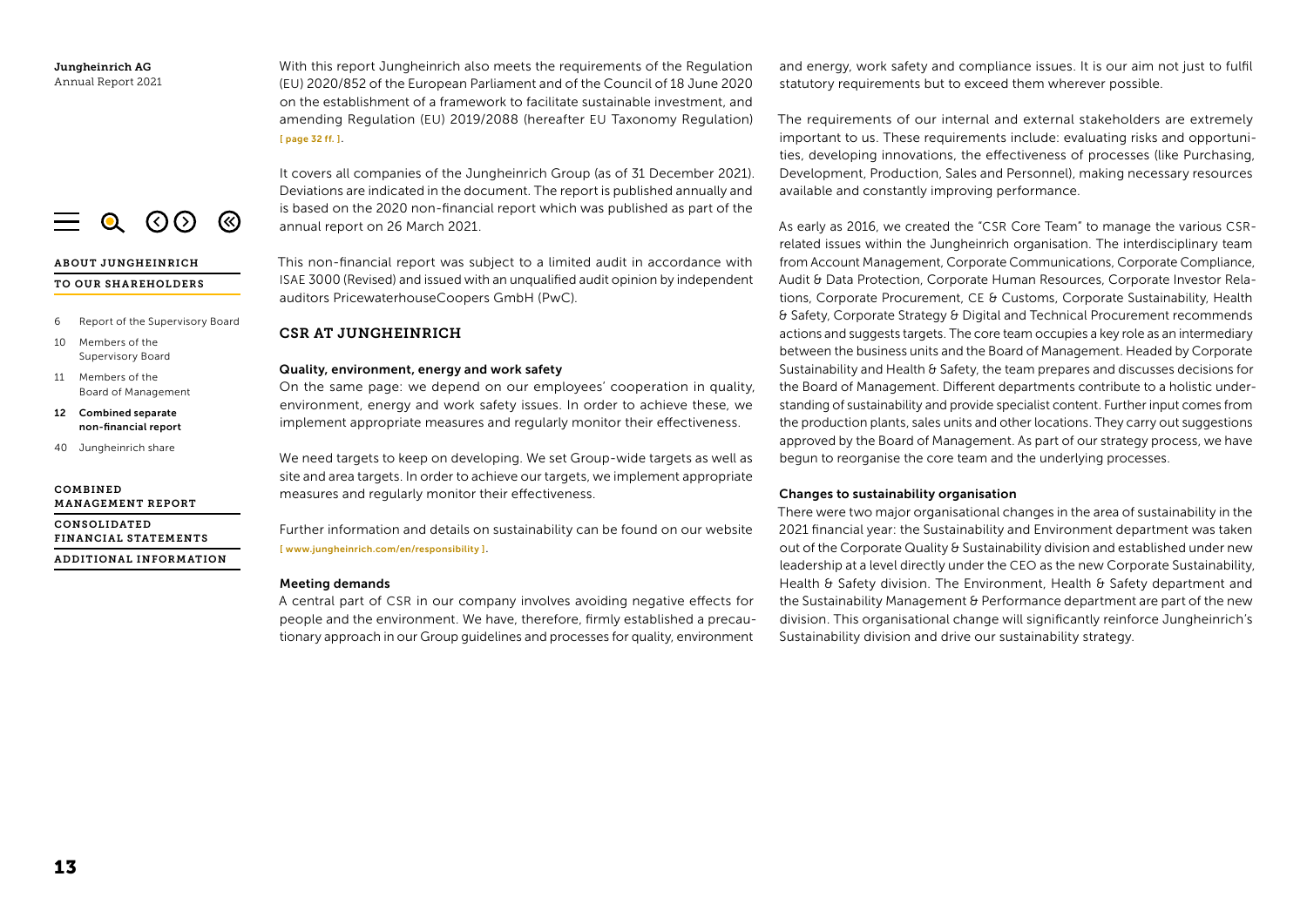## Materiality analysis

Our existing materiality analysis was checked to see if it was still up-to-date and was confirmed as such. Various sources of information $1$  were used to determine which topics are material for Jungheinrich in terms of sustainability. The topics identified as part of this process were evaluated by our key stakeholders and internal experts with regard to their business relevance and consequences. 17 out of the 33 topics were rated as being particularly relevant for the company. They were then grouped into five focus areas. During preparation of the non-financial report in accordance with the CSR Directive Implementation Act, issues evaluated by the materiality analysis as being material or very material were checked and prioritised with regard to both their relevance to the business and their degree of impact, in line with the principle of double materiality pursuant to Section 289c, Paragraph 3 of the German Commercial Code. The outcome is shown in the materiality matrix to the right.

#### 6 Report of the Supervisory Board JUNGHEINRICH MATERIALITY ANALYSIS

10 Members of the Supervisory Board

ABOUT JUNGHEINRICH TO OUR SHAREHOLDERS

 $Q$  (  $Q$   $Q$   $Q$ 

ි

- 11 Members of the Board of Management
- 12 Combined separate non-financial report
- 40 Jungheinrich share

#### COMBINED MANAGEMENT REPORT

CONSOLIDATED FINANCIAL STATEMENTS

ADDITIONAL INFORMATION

#### Requirements of the German Commercial Code in accordance with Section 289c Paragraph 3 Executive function at Jungheinrich 1. Economic responsibility Combating corruption and bribery **Corporate** 2. Environmentally friendly & safe products Environmental concerns Corporate & Technics 3. Transparency & responsibility in the supply chain Environmental concerns, social concerns & respect<br>for human rights Corporate, Technics & Finance 4. Environment & energy Environmental concerns Corporate, Technics & Finance 5. Secure & good jobs Employee concerns, social concerns & attention to human rights Corporate





## MATERIAL TOPICS FOR JUNGHEINRICH

- 1 Economic responsibility **1 3 August 1** 3 **3** Acting within the law, Compliance  $\theta$ corruption Responsible management Norms  $\theta$  standards
- Environmentally friendly & safe products Materials (resource-saving products) Environmentally friendly products Customer health & safety Customer satisfaction, competitive

standing, R&D Product quality & enhancement

- Transparency & responsibility in the supply chain Material compliance<sup>2</sup> Transparency in the supply chain
- Environment & energy Energy (consumption  $\theta$ renewable energies) Waste  $\theta$  recycling 4

5

Secure & good jobs Occupational health & safety Training & development Good employer

1 We used the following external sources: customer enquiries, EcoVadis, German Commercial Code (Handelsgesetzbuch), ILO core labour standards, ISO 14001, ISO 50001, ISO 45001, competitors, MSCI, UN Principles for Responsible Investments. We used the following internal sources: experts in environment, occupational safety, development, innovation and IT security.

2 Material compliance: compliance with substance prohibitions.

MATERIALITY MATRIX

Business relevance for Jungheinrich

Business relevance

for Jungheinrich

100

70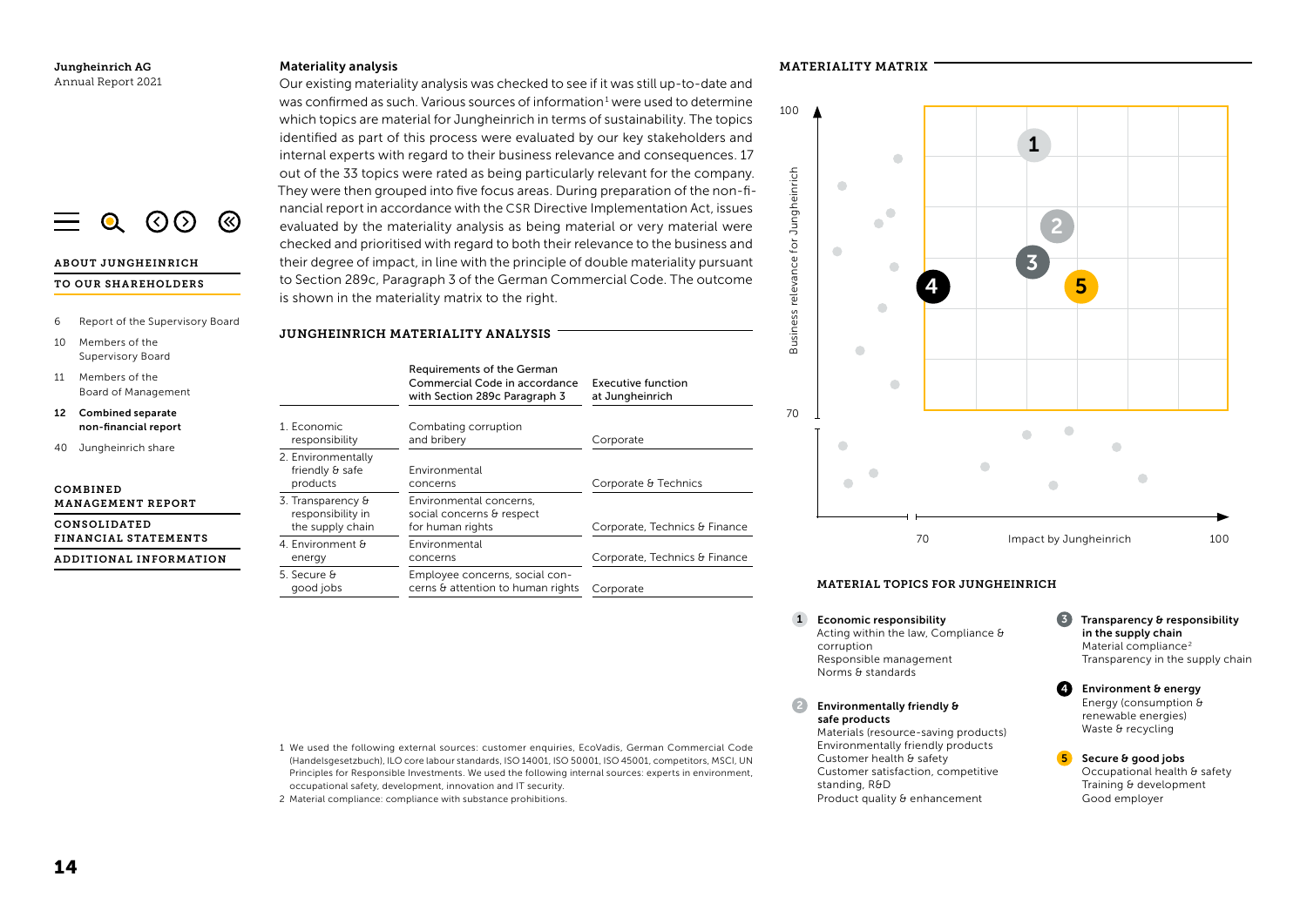

#### ABOUT JUNGHEINRICH

#### TO OUR SHAREHOLDERS

- 6 Report of the Supervisory Board
- 10 Members of the Supervisory Board
- 11 Members of the Board of Management
- 12 Combined separate non-financial report
- 40 Jungheinrich share

#### COMBINED MANAGEMENT REPORT

CONSOLIDATED FINANCIAL STATEMENTS ADDITIONAL INFORMATION Non-financial risks pursuant to Section 289c Paragraph 3 Item 3 and 4 HGB Non-financial risks for Jungheinrich's business operations are addressed as part of our regular risk management. The detailed risk and opportunity report [ [page 64 ff. \]](#page--1-0) can be found in our combined management report. Pursuant to Section 289c Paragraph 3 Items 3 and 4 of the German Commercial Code, no material risks with highly likely serious negative impacts in the aspects outlined in the CSR Directive Implementation Act were identified for our business operations, business relationships, products or services. Reportable correlations with the figures in the consolidated financial statements were not detected. Against the backdrop of the Russia-Ukraine conflict, non-financial risks could arise that could not be conclusively assessed at the time this report was prepared.

## OUR SUSTAINABILITY STRATEGY

Jungheinrich unveiled its corporate Strategy 2025+ in November 2020. As one of the six fields of action<sup>1</sup>, the sustainability strategy will significantly determine the company's direction in the future and forms the foundation for cooperation at Jungheinrich and its impact. The relevance of the sustainability concept is also emphasised by the central Group goal of "Creating sustainable value". The contents of the sustainability strategy were developed together with an interdisciplinary team. This has six focal points, which in turn are subdivided into various initiatives and measures:

– Climate neutrality: We already formulated our goal to become a climateneutral<sup>2</sup> company in 2020. We use the Greenhouse Gas Protocol, an international standard enabling comparability and transparency, to determine the level of our greenhouse gas emissions. We aim for climate neutrality in Scopes<sup>3</sup> 1, 2 and 3 (upstream activities). This ambitious goal underlines the relevance of environmental and climate protection at Jungheinrich and is a central component of our sustainability strategy.

The majority of our Scope 3 emissions are generated in the supply chain, which is why we are working on reducing these emissions together with our suppliers. The foundations of this are laid in the design process for our trucks by determining factors such as energy efficiency and CO₂e emissions for the delivered materials and the later deployment phase. We also check whether it is viable to use recyclable materials or low-carbon alternative materials. We believe that observing circular economy principles as early as the development stages of our products is an essential step in achieving our goal of climate neutrality.

To make our own locations climate neutral, we began switching all locations to green electricity <sup>4</sup> and adapted our company vehicle guidelines to include electric and hybrid vehicles at the beginning of 2021. To increase our energy efficiency we equipped many of our production sites in Germany with LED technology and started installing photovoltaic facilities at suitable locations, such as our headquarters in Hamburg.

Our products are among the most energy efficient on the market. In particular, our fleet of lithium-ion battery-powered trucks is setting new benchmarks in intralogistics. By 2025, we want to achieve an equipment ratio of 70 per cent lithium-ion battery-powered trucks. Lithium-ion battery-powered trucks make an effective contribution to sustainability by increasing energy efficiency and lowering CO<sub>2</sub>e emissions<sup>5</sup>: they emit around 20 per cent less CO<sub>2</sub> than traditional lead acid batteries. We are certain that switching to electric products is the key to climate neutrality and that is why we are no longer investing in the development of combustion drives.

- Eco efficiency and circular economy: Earth Overshoot Day was on 29 July 2021, this is the day on which all renewable resources were used which the Earth can provide in a year. According to scientific statements, the global population used the capacity of 1.6 Earths by the end of 2021. In addition, global supply chains pose a big risk for the continuity of business processes due to resource scarcity and the corresponding increase in prices. To ensure that raw and other materials are available, we specifically analyse developments in future regulations, the consequences of the coronavirus pandemic and the rising raw materials prices. Derived from this, we will increasingly make use of options such as local procurement and the use of alternative materials (e.g. recycled materials).

We want to reorient our locations, processes and products to the principles of circular economies. Detaching economic growth from the consumption of natural resources and the associated impacts on the environment are simultaneously the key and the end goal. We will therefore establish **[ecological**] design [principles](#page-16-0) ] further as an important element of our product development by developing cost-benefit methods in interdisciplinary teams. The teams and methods will ensure that the economic, ecological and social aspects of our conduct and products are optimised. As a supporting measure, we will expand the scope of our product life cycle assessments so that we can present more detailed information on other things that have an impact, such as land usage and water consumption, in addition to  $CO<sub>2</sub>e$  emissions.

- 1 Strategy 2025+ is comprised of six fields of action (automation, digitalisation, energy systems, efficiency, global footprint and sustainability). Further information on Strategy 2025+ can be found in the combined management report from [[page](#page--1-0) 50 ff.] onwards.
- 2 Jungheinrich understands "climate neutral" to mean generating a neutral balance of greenhouse gases listed in the Kyoto Protocol (CO<sub>2</sub>, CH<sub>4</sub>, N<sub>2</sub>O, SF<sub>6</sub>, HFCs, PFCs and NF<sub>3</sub>). Greenhouse gas emissions are considered balanced once all appropriate measures to reduce our own greenhouse emissions in the Jungheinrich Group as well as in the value chain and the product portfolio are fully exploited, and at least the volume of unavoidable emissions is offset by select compensation projects.
- 3 Emissions are divided into three scopes: direct (Scope 1), indirect (Scope 2) and other indirect (Scope 3) emissions. Scope 3 emissions are divided into 15 categories. With the exception of category 3.10 (Processing of sold products) and 3.14 (Franchise), all categories are relevant to us. A detailed overview of all three scopes is presented on [[page](#page-18-0) 30].
- 4 Electricity should be sourced from renewable energy sources wherever the market and government allow.
- 5 Numerous other gases in addition to greenhouse gas CO<sub>2</sub> have an impact on the climate (see footnote 2). These are grouped for indexing and easier comparison under " $CO<sub>2</sub>$  equivalents" (CO<sub>2</sub>e).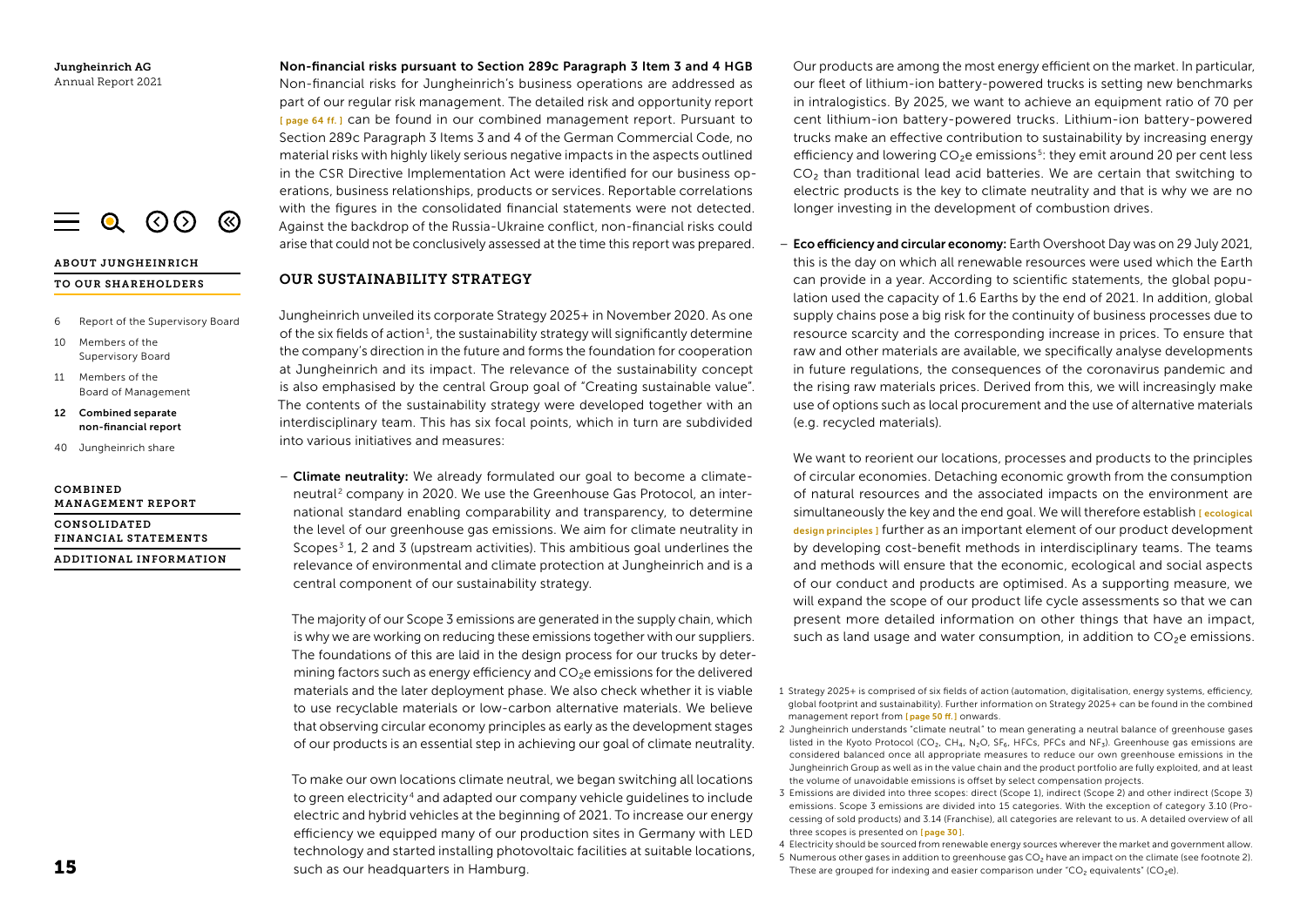

#### TO OUR SHAREHOLDERS

6 Report of the Supervisory Board

 $\equiv$  0 (0) (8)

- 10 Members of the Supervisory Board
- 11 Members of the Board of Management
- 12 Combined separate non-financial report
- 40 Jungheinrich share

#### COMBINED MANAGEMENT REPORT

CONSOLIDATED FINANCIAL STATEMENTS ADDITIONAL INFORMATION The ecological efficiency of our own locations is currently being analysed so that we can derive overarching programmes to significantly reduce the environmental impacts of the entire company.

– Sustainable business models, products and services: It is our aim to create sustainable values – for all of our stakeholders. We are developing business models that can make a decisive contribution both to our long-term corporate success and society, and that are in line with our innovation expectations. We are working closely together with customers to achieve this by, for instance, offering integrated intralogistics solutions that optimise the economic aspects, the principles of climate and circular economy, and social aspects in operating the warehouses. This also allows us to transfer our expertise out to other sectors and markets. Examples are our holistic energy solutions in new fields of application (Jungheinrich Powertrain Solutions), with which we have brought electric power to the agricultural and construction machinery sectors, or our vertical farming solutions, with which we can make an important contribution to food supplies of the future.

– Systematic sustainability management: In order to implement the developed targets, focus areas and programmes of Jungheinrich's sustainability strategy, comprehensive management with regulated processes, understandable data and clearly defined responsibilities is required. We are actively expanding our sustainability organisation, strengthening existing committees (e.g. sustainability core team) and establishing new ones. The aim is to establish a global sustainability network within our organisation. Corporate Sustainability, Health & Safety will function as the central management, connecting the expertise of employees in a variety of different corporate areas with individual measures and initiatives. This interdisciplinary approach will enable Jungheinrich to integrate sustainability into all decision-making processes and to shape them with a holistic perspective. Detailed and comprehensive data management is vital for this undertaking, and digitalisation and artificial intelligence will play important roles.

– Employees and societies: Our employees are the foundation on which our success rests. They are the face of the company and their conduct determines our corporate character. Jungheinrich is committed to providing a healthy and safe environment for our employees to work efficiently around the world. We are therefore continually refining our work safety principles and defining central programmes and initiatives in the field of safety and health management.

We want to be the first choice for employees today and tomorrow. We offer modern and future-proof jobs. We are integrating our sustainability ideas into our corporate cultures and are using the discoveries made during the coronavirus pandemic by implementing forward-looking working methods into our company.

We thrive on the ideas, thoughts and visions of our employees, have many discussions and stand united behind the decisions we make. We are convinced that diversity can lead to balanced decision-making processes that can improve the overall performance of our company due to the variety of points of view. We are also committed to increasing the number of female managers in our company. We have set ourselves the target of increasing the share of female managers to 18 per cent by 2025.

Living by our values of respect, tolerance and equality is very important to us at Jungheinrich. We work together with our employees every day to create a culture of collaboration that puts these values at the core of everything we do.

- Sustainability in the Jungheinrich brand: We want to create sustainable values for all of our stakeholders. We aim to achieve this by ensuring that sustainability principles are observed in the development and production of Jungheinrich products, solutions and services. Our new campaign "We are intralogistics pioneers" underscores our dedication to innovations focusing on sustainability, automation and electric mobility. We want to show that sustainable business models and innovation go hand in hand. Strategy 2025+ forms our framework for this and defines the standards for sustainable business at Jungheinrich. The decision to go carbon neutral is a milestone that will impact on our company and our ambitions.

Plus, we are adding the cooperation with our new brand ambassador, Nico Rosberg. The former Formula 1 race driver is one of the founders of the GreenTech Festival, a global platform for future technologies in the areas of mobility, nutrition, agriculture, finance, fashion and energy. Since retiring from Formula 1, Rosberg has been a prominent advocate of electric mobility and sustainable entrepreneurship. With this collaboration, Jungheinrich is underscoring its global position as a sustainable company that is a driving force behind innovations in green technologies and supports its customers in becoming climate neutral. Our sustainable portfolio is one of the tools we use to ensure that we are the partner of choice for our customers.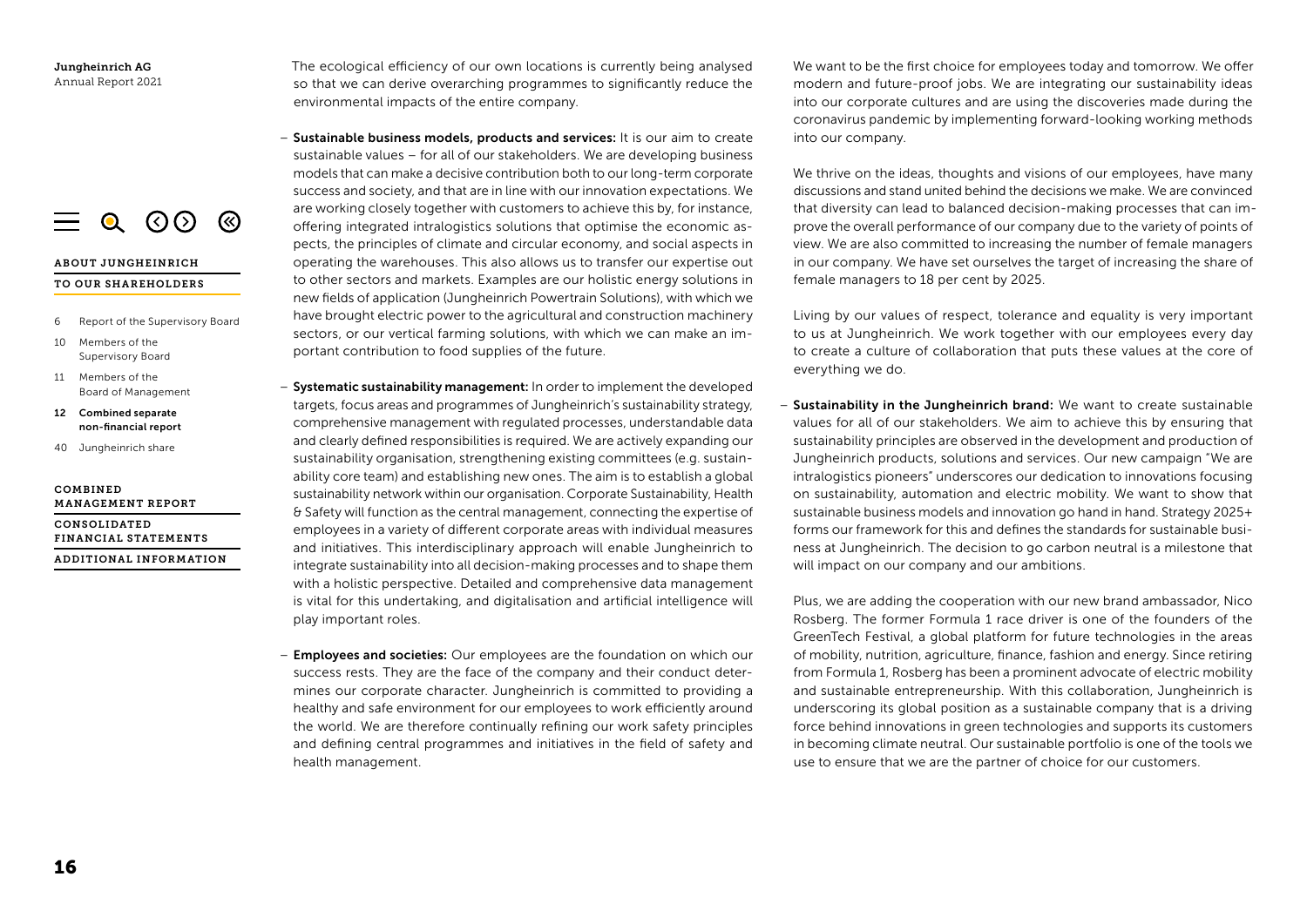#### $Q$  (  $Q$   $Q$   $Q$ ි

## ABOUT JUNGHEINRICH TO OUR SHAREHOLDERS

- 6 Report of the Supervisory Board
- 10 Members of the Supervisory Board
- 11 Members of the Board of Management
- 12 Combined separate non-financial report
- 40 Jungheinrich share

#### COMBINED MANAGEMENT REPORT

CONSOLIDATED FINANCIAL STATEMENTS ADDITIONAL INFORMATION

## IN DIALOGUE WITH OUR STAKEHOLDERS

We believe the close exchange with various stakeholder groups is an important part of our understanding of sustainability and our business model. Our customers show us directly what the markets expect from us, how we can support them with their sustainability targets, and what their demands are. Topics like corruption, occupational safety, the environment, energy and transparency in the supply chain are becoming increasingly relevant. We actively encourage this communication. We also maintain contact with other stakeholders via direct discussions, online platforms, surveys and events. To this end, we are able to increase satisfaction in stakeholder groups and create long-term relationships. To achieve this aim, we exchange information with a range of public and private institutions and other companies.

Stakeholders are weighted according to the relevance of their business operations to Jungheinrich. This includes those who have direct contact with our products, those affected by processes at our locations or those who have any other connection to our company. The most important stakeholder groups for Jungheinrich are therefore: customers, employees, shareholders, competitors and associations.

## BUSINESS MODEL AND CUSTOMERS

The integrated business model encompasses the development, production and sale of new material handling equipment and the planning and realisation of automatic systems, the short-term rental of new and used material handling equipment, the reconditioning and sale of used forklifts and after-sales services. Jungheinrich also supplies stacker cranes and load handling equipment. In addition, customers receive their entire factory and office equipment from a single source. The material handling equipment consists almost exclusively of battery-powered forklifts. In addition to electric engines and drive controls, Jungheinrich also manufactures matching lithium-ion batteries and battery chargers. Almost all of our trucks are available with a lithium-ion battery. Digital products, such as the Jungheinrich warehouse management system (WMS) and the fleet management system, based on the latest generation of the Jungheinrich IoT platform in the cloud, complement our portfolio. Combined with a comprehensive range of financial services, Jungheinrich is pursuing the goal of creating sustainable value.

## CUSTOMERS BY SECTOR <sup>1</sup>



# RESPONSIBILITY AND VALUES

We not only feel obliged to take responsibility for social issues – it is a part of our corporate philosophy. We therefore support charity initiatives and promote the education of young people. With our commitment, we make an important contribution to society. We also believe that good corporate governance involves not merely fulfilling legal requirements and internal regulations but exceeding them. Our compliance management system and well-trained employees are crucial to achieving this.

## DEALING WITH THE CORONAVIRUS PANDEMIC AND KEY MEASURES

2021 was again significantly marked by the global course of the coronavirus pandemic and its impact on almost all areas of life. Handling the pandemic, which has been impacting the company's everyday business since mid-January 2020, has also been a great corporate challenge for Jungheinrich.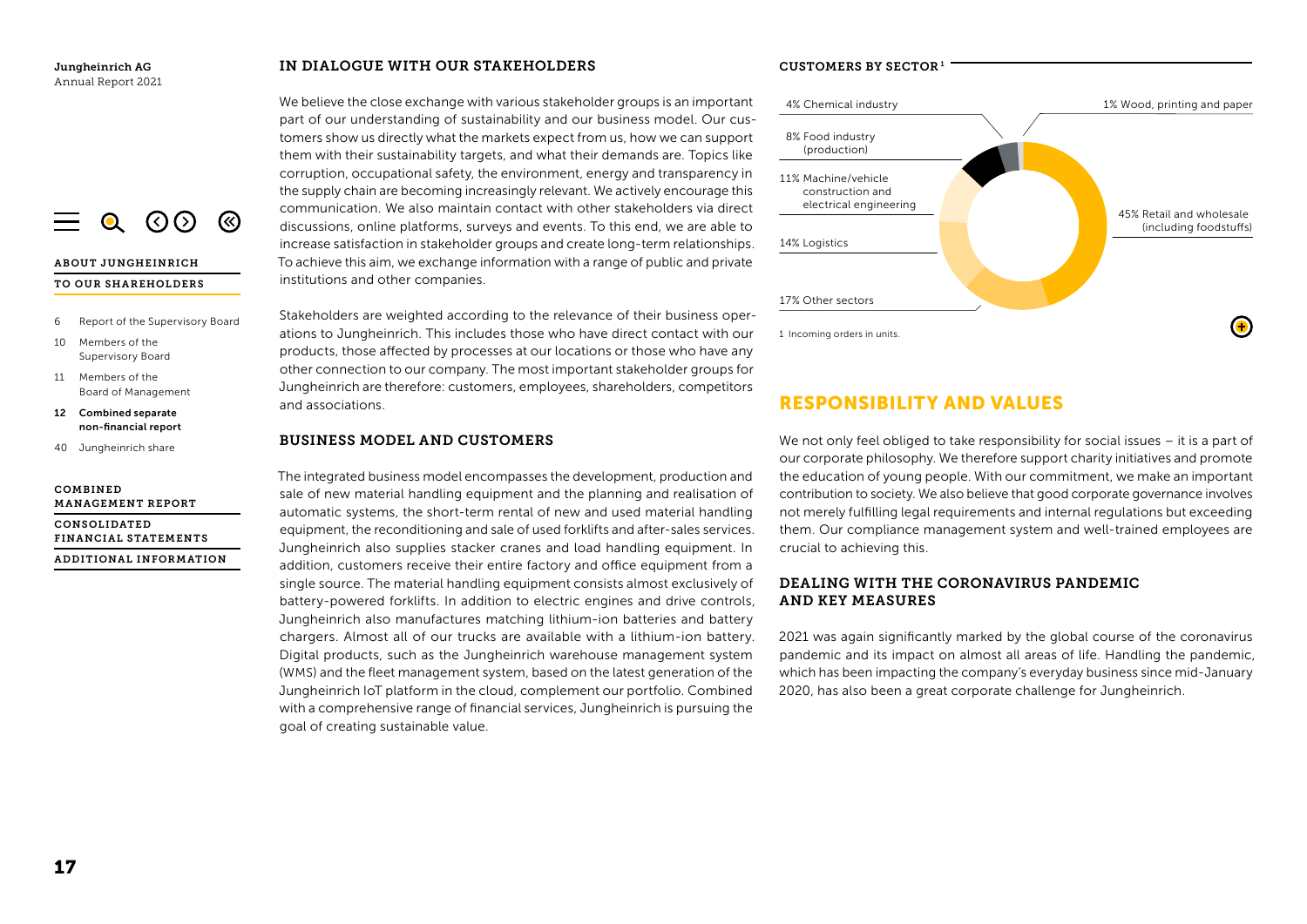ABOUT JUNGHEINRICH

10 Members of the Supervisory Board 11 Members of the

COMBINED

6 Report of the Supervisory Board

 $\equiv$  0 (0) (8)

Board of Management 12 Combined separate non-financial report 40 Jungheinrich share

MANAGEMENT REPORT CONSOLIDATED

FINANCIAL STATEMENTS ADDITIONAL INFORMATION At the same time, it has become clear that with our products, solutions and services, such as our after-sales services, we are making a significant contribution to ensuring primary care for the population during this extraordinary time and can therefore be seen as system critical. For example, our forklift trucks are used to operate the distribution warehouses of the food retail and pharmacy trade, as well as in the distribution of vaccines. They ensure the smooth flow of goods in the distribution centres as well as in the local markets.

Protecting the health of our employees and ensuring the ability to deliver to our customers remain Jungheinrich's top priorities. Jungheinrich has therefore adopted and implemented extensive measures to protect employees from infection:

#### – Establishment of crisis teams

Since March 2020 we have set up crisis teams throughout the Group. These teams analyse the local situation, provide advice on next steps and determine what measures are necessary. The crisis teams are staffed with members of the central administrative departments (such as Corporate Human Resources, Corporate Procurement, CE & Customs, Facility Management, Sales, Technical Procurement and Technics) and occupational safety specialists, among others. When selecting the members of the crisis team, care was taken to ensure that the relevant employees were selected and trained as well as possible. The crisis teams again actively and continually provided information for the workforce during the reporting year and initiated adjustments and additions to the measures already in place whenever the rules changed.

#### – Continual expansion of existing occupational safety and hygiene concepts

In the course of the coronavirus pandemic, all existing hygiene and occupational safety concepts were expanded depending on the situation in order to meet the pandemic-specific requirements of the law and the supervisory authorities. The implementation of these concepts is reviewed regularly. In addition, all employees are regularly and comprehensively informed about all updates of these concepts and resulting codes of conduct, and their compliance is required. Communication takes place in such a way that the entire workforce is reached in the best possible way, in particular through personal contact by managers, publications on the intranet and in the Jungheinrich employee app, by passing on information via e-mail and by posting physical notices. In addition, external staff and external companies, such as suppliers, are informed about the regulations we have in place to deal with the pandemic.

#### – Risk analysis of workplaces

Workplaces throughout the Group were inspected and risk assessments were carried out, if necessary with the participation of the occupational safety specialist, the works council and the company doctor. Subsequently, among other things, a maximum occupancy was defined and prescribed. Where necessary, all workplaces were adapted to the applicable distance and hygiene regulations.

## – Measures for activities with increased risk of infection

An examination was carried out of which activities or areas are or could be at increased risk of infection within the framework of the risk assessments described above. Activities and areas with an increased risk of infection were identified and marked. In relation to these activities, additional measures were taken to ensure the health of the employees concerned, such as the provision of disinfectants and medical masks.

## – Testing and vaccination provided by the company

Jungheinrich decided to procure lateral flow tests and roll out a comprehensive testing concept back in September 2020. Since the beginning of 2021, rapid antigen tests have been procured throughout the Group. A corporate testing concept was adopted in April.

At the end of 2020, the Group crisis team resolved on a voluntary vaccination concept for Jungheinrich. Sufficient vaccines have been available since June 2021, which has allowed our company doctors to perform vaccinations. At the same time, company doctors or local doctors administered vaccinations at our German locations. In addition to first and second doses of the vaccine, Jungheinrich employees were also being offered booster vaccines at the end of the fourth quarter of 2021. These offers were very popular with our employees.

## SOCIAL COMMITMENT

With Strategy 2025+ we have set ourselves the goal of creating sustainable values. Taking social responsibility is not just an obvious societal convention for us, but rather an integral part of our canon of values. We provide long-term support for initiatives and projects that match our corporate philosophy and our core skills, such as education and charity projects. All activities – both national and international – are coordinated at the Group headquarters in Hamburg. Individual Jungheinrich locations also support local initiatives.

Jungheinrich has had a long-standing partnership with the German medical aid organisation action medeor e. V. since 2012 [ [www.jungheinrich.com/en/responsibility/](https://www.jungheinrich.com/en/responsibility/social-responsibility/action-medeor-6242) [social-responsibility/action-medeor](https://www.jungheinrich.com/en/responsibility/social-responsibility/action-medeor-6242) ]. As the "world's emergency pharmacy", action medeor has been committed to sustainably improving the health of people living in the world's poorest regions since 1964. In addition to donating money and supplies, we also help with our expertise in intralogistics. With Jungheinrich's support, the organisation has established multiple drug storage facilities in Tanzania and Malawi and expanded its storage facilities at the action medeor

# TO OUR SHAREHOLDERS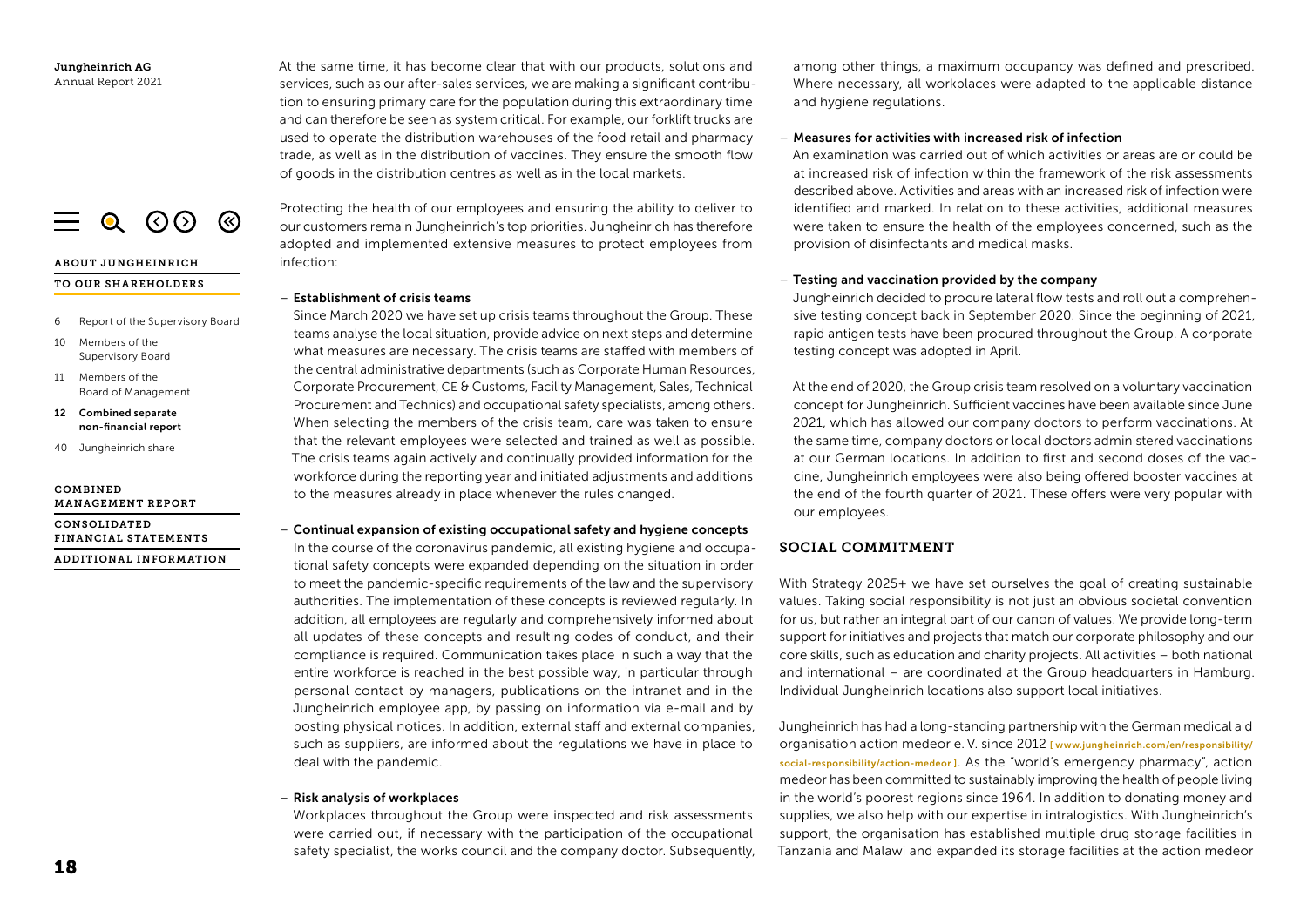ABOUT JUNGHEINRICH TO OUR SHAREHOLDERS

 $\equiv$  0 (36)

**®** 

10 Members of the Supervisory Board 11 Members of the

COMBINED

6 Report of the Supervisory Board

Board of Management 12 Combined separate non-financial report 40 Jungheinrich share

MANAGEMENT REPORT CONSOLIDATED

FINANCIAL STATEMENTS ADDITIONAL INFORMATION headquarters in Tönisvorst, Germany. In the past year, we provided financial support for a project to construct a multi-purpose building for medical technology training, also in Tanzania, as well as other projects. We also provided support to the humanitarian relief efforts in Haiti, which were necessary due to earthquakes and flooding, and in Afghanistan due to the political destabilisation and the refugee situation in the country.

In addition, Jungheinrich employees collect donations regularly as part of the company's internal "Donate your Pennies" campaign. With this voluntary programme, employees can donate the change behind the decimal point from their monthly pay. The money is then donated to charity projects chosen every year. The total amount raised by the end of the year is doubled by the company and donated, including the tax benefit, to action medeor. In addition to Germany, Jungheinrich companies in Austria, Italy, Portugal and Spain also participate in this campaign. Our Donate your Pennies campaign allowed us to contribute to the coronavirus emergency aid measures in Tanzania as well as train medical personnel in the Democratic Republic of the Congo in 2021.

In the past year, Jungheinrich and Die Arche – Christliches Kinder- und Jugendwerk (a Christian charity for children and youths) reflected on a decade of charitable cooperation in Hamburg-Jenfeld. The charity's objective of improving the lives of children and young people is close to our hearts at Jungheinrich, and we therefore regularly donate both money and other resources to various projects and volunteer our time. In winter last year, a group of trainees and apprentices again got stuck in to help with ARCHE's annual St. Nicholas Day activities and packed gift boxes for a number of children in the district of Jenfeld in Hamburg. Jungheinrich donated money to a extracurricular educational activity project. As a result of temporary school closures during the coronavirus pandemic, the need for these type of projects has risen exponentially.

In addition to our long-term partnerships, Jungheinrich also provides support in emergencies. We provided aid quickly and directly through a number of channels last summer when the destructive floods hit in various parts of North-Rhine Westphalia and Rhineland Palatinate, which even affected some of Jungheinrich's customers and employees: We sent daily shipments of cleaning materials and disinfectants, clothing donations from Jungheinrich employees, our after-sales service technicians volunteered their weekends to repair vehicles, and we provided leasing equipment for clearing and harvesting work free of charge. We also donated €100,000 to Aktionsbündnis Katastrophenhilfe (a disaster relief charity) and made other monetary donations to local organisations in order to support the people affected by the floods.

## FOLLOWING THE RULES AND REGULATIONS

Jungheinrich's business model is based on the responsible and ethically proper conduct of all people who work for the company. Only then can Jungheinrich's customers, suppliers, employees, shareholders and all other stakeholders perceive and respect us as a reliable partner. We have introduced organisational structures and processes that we continually develop. We ensure compliance with laws and regulations through:

- A compliance management system with clear responsibilities for all of our locations,
- a Code of Conduct as an integral part of our Group compliance guidelines that is binding for all employees, including members of Jungheinrich's Board of Management and the Supervisory Board,
- a whistleblowing system ("Jungheinrich OpenLine") where open questions and breaches of rules can be addressed personally or anonymously,
- group-wide compliance training for all employees that takes place at on-site events or through our internal LMS (Learning Management System) platform "CAMPUS".

In recent years, no significant official investigations have been launched against Jungheinrich or its managers/executive bodies that have resulted in fines.

## Consistent Code of Conduct

Jungheinrich's guidelines, binding regulations and standards are made centrally available to all employees including guidelines on dealing with issues relevant to compliance. These guidelines outline the procedure for dealing with suspected or actual violations of legal requirements or internal regulations. These guidelines include the Code of Conduct, which is applicable throughout the company and requires all employees to observe legal regulations and standards. The main topics covered in the Code of Conduct are anti-corruption, competition law and data protection among others, which are also some of the most important legal fields for Jungheinrich. A fully revised version was made available on our intranet for employees and on the internet for external third parties in 2020 [ [www.jungheinrich.com/en/compliance](https://www.jungheinrich.com/en/investor-relations/corporate-governance/compliance-6230) ].

## Informational events on compliance

To encourage proper and appropriate conduct amongst our employees, Corporate Compliance, Audit & Data Protection holds training courses for employees on site. In 2021, there were 25 compliance briefings (2020: 13). In addition to on-site events, Jungheinrich has also made various compliance e-learning modules available through our Jungheinrich learning platform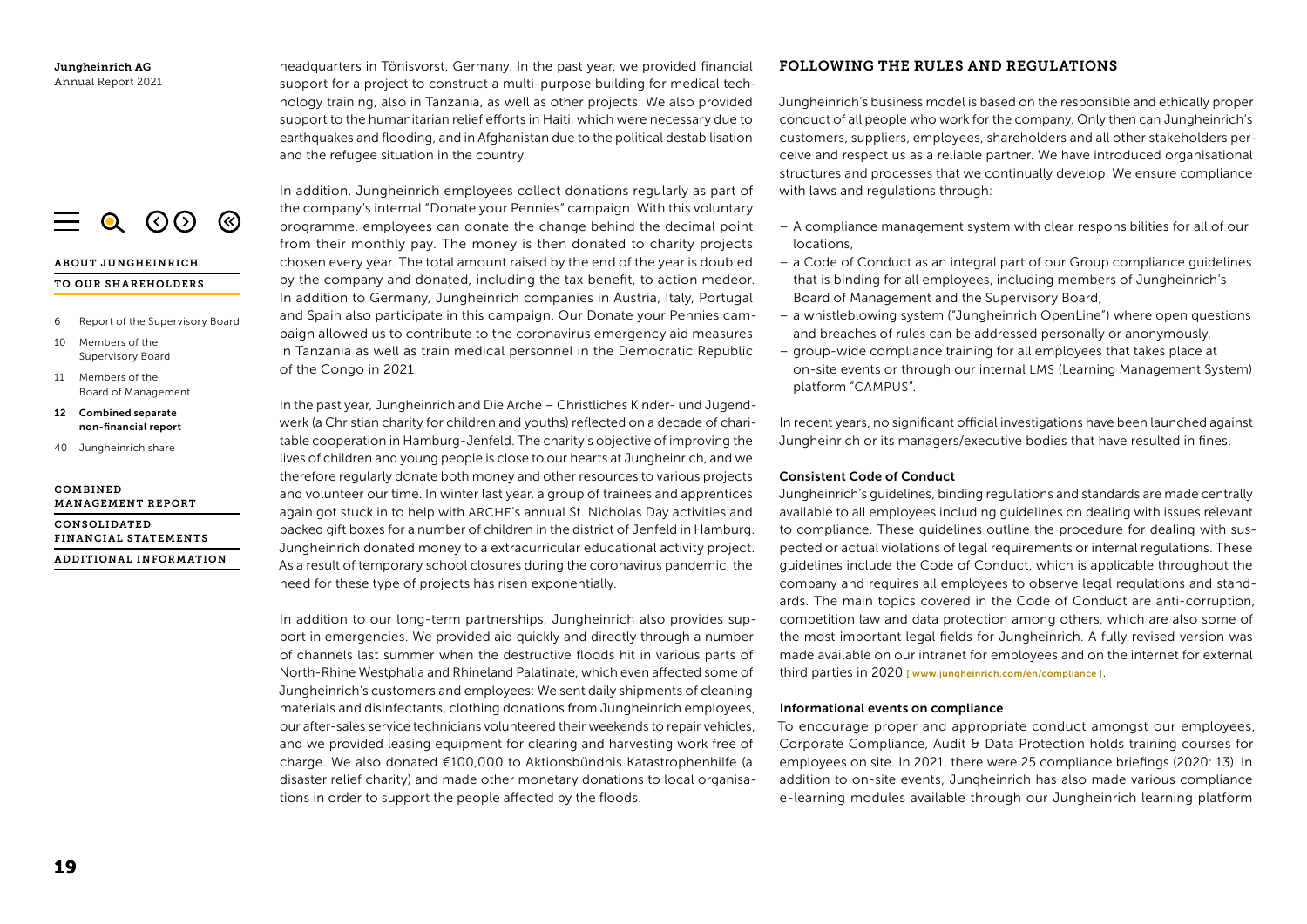

## ABOUT JUNGHEINRICH

#### TO OUR SHAREHOLDERS

- 6 Report of the Supervisory Board
- 10 Members of the Supervisory Board
- 11 Members of the Board of Management
- 12 Combined separate non-financial report
- 40 Jungheinrich share

#### COMBINED MANAGEMENT REPORT

CONSOLIDATED FINANCIAL STATEMENTS ADDITIONAL INFORMATION "CAMPUS" for a number of years now. These modules are available to the entire Group. In principle, all employees are regularly trained in various ways. We aim to continuously expand the training approach and also track training success. The course content includes competition law, data protection, anti-corruption, information security and our Code of Conduct. These basic compliance training courses were again rolled out to all employees Group-wide who are able to use "CAMPUS" in September 2021. Training materials that fulfil the needs of employees who do not have direct access to computers and thus "CAMPUS" were made available for on-site training courses.

We provide information and seek to raise awareness among our entire workforce about compliance principles in various risk areas. The information regarding anti-corruption and competition law is also specific to individual target groups. The production plants and sales locations also organise more in-depth informational events with topics relevant to the location. We also expect our business partners to adhere to our compliance regulations and we have provided training for them via "CAMPUS" since 2019. In addition, we regularly notify our Supervisory Board of compliance-relevant issues.

#### Assessment via Corporate Audit

As a rule, all potential cases of suspected statutory and/or internal regulation breaches are initially reviewed by the Chief Compliance Officer and the head of the central Compliance department. Further steps are taken if necessary, such as the performance of document audits, interviews and disciplinary measures. No corruption cases were reported in the year under review (2020: 0).

In order to prevent corruption, all Jungheinrich locations are audited by Corporate Compliance, Audit & Data Protection for risk indicators on a revolving basis. A standard part of the process is checking documents and financial transactions. Due to the coronavirus, the audits originally planned for 2021 could again only be carried out partially or in an adjusted form. In order to protect our employees, the audit plan was changed accordingly and focused on audits that could be carried out either purely online or in a hybrid fashion. In the 2021 reporting year, five audits were conducted (2020: 12).

#### Clearly defined reporting channels – in person or anonymously

We are committed to providing firmly defined, clearly communicated Groupwide reporting channels for all issues concerning compliance topics and suspected violations. A hotline ("OpenLine") has been set up to supplement the established reporting channels, i.e. reporting to a direct supervisor, local personnel manager or compliance officer and/or the central compliance team. The hotline number has been communicated to the entire Group and

the number has also been made available on our website for notifications from external people since 2019. [ [www.whistle-blow.org \]](https://www.whistle-blow.org) This additional reporting channel provides employees and external third parties with another means to report potential compliance topics to a service provider and anonymously receive information regarding the correct conduct. In light of the rising legal requirements for whistleblowing and our corporate due diligence obligations within our supply chains, we began examining existing notification options for information and complaints and identifying development possibilities.

#### High data protection standards

Complying with privacy rights and protecting company secrets are crucial to Jungheinrich. We have guidelines in place to ensure that protection standards are maintained and legal regulations, in particular EU General Data Protection Regulation (GDPR), are observed when handling private data. In addition, responsibilities are regulated to ensure our standards are met.

We also place the same high expectations on our suppliers and sales partners when it comes to compliance and data protection. Aside from ethically correct conduct, we also expect suppliers and sales partners to adhere to standards that are comparable to the standards we have defined for ourselves. This includes guaranteeing the basic principles of free and fair competition, ensuring data is protected, and preventing corruption. That is why we have integrated these points in our general supplier agreements and require explicit confirmation that the relevant laws and provisions will be observed.

#### Sustainable procurement

We aim to bring successful products to market alongside our suppliers. The best prerequisite for this is a long-term collaboration based on partnership. A careful selection of suppliers is the basis for guaranteeing our outstanding product quality.

Before a manufacturer becomes a Jungheinrich supplier, it has to meet approval criteria that are consistent throughout the entire Group. The supporting pillars here are the Supplier Code we developed and the Supplier Manual. These documents set out all the requirements that Jungheinrich places on its contractors in terms of sustainability and the way they work together.

In 2021, we integrated sustainable procurement even further into our processes, the organisation and with our main suppliers. Both existing and new suppliers have been risk-classified with regard to environmental, economic and social criteria since 2019. Depending on the supplier risk category, measures are defined that can range from acceptance of the "Supplier Code" referred to above to the performance of self-assessments and internal or external audits.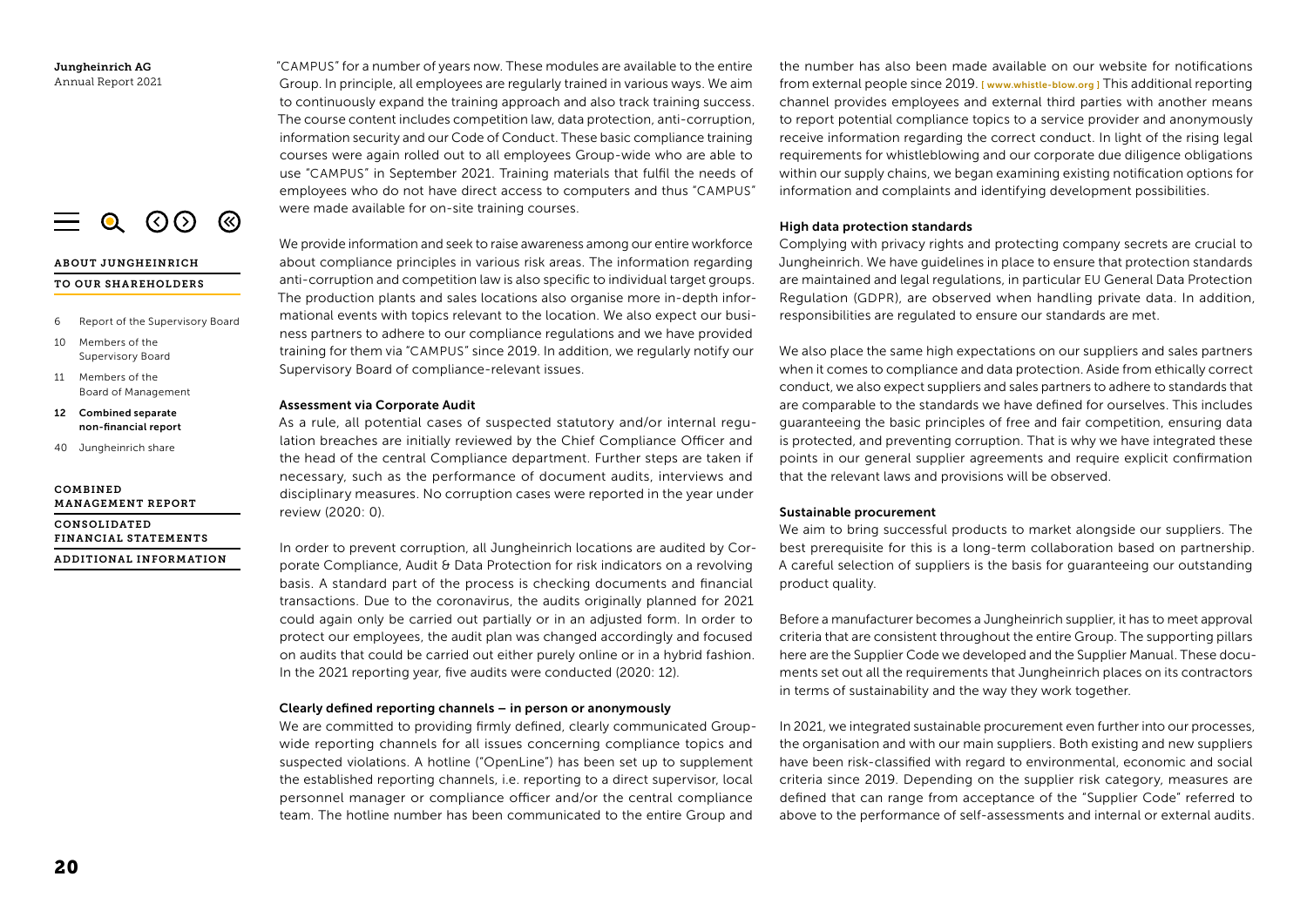$\equiv$  0 (0) (8)

## ABOUT JUNGHEINRICH

#### TO OUR SHAREHOLDERS

- 6 Report of the Supervisory Board
- 10 Members of the Supervisory Board
- 11 Members of the Board of Management
- 12 Combined separate non-financial report
- 40 Jungheinrich share

#### COMBINED MANAGEMENT REPORT

CONSOLIDATED FINANCIAL STATEMENTS

ADDITIONAL INFORMATION

Among other things, this classification takes into account the type of goods supplied or services rendered, as well as the revenue generated with the supplier concerned. The basis for this is our risk analysis, for which we classified products from more than 250 commodity groups by their sustainability. This enables us to focus on the most important suppliers.

In order to implement the concept in the supply chain, supplier qualification and procurement processes were adapted. The key suppliers now undergo a sustainability self-assessment, which we carry out with the support of the Integrity Next platform. Up to the current reporting year, more than 700 suppliers have participated since the assessments were launched. These suppliers represent more than 75 per cent of our global purchasing volume. We have derived a target from our Group strategy of procuring at least 80 per cent of the relevant purchasing volume from sustainable suppliers by 2025. To monitor this target, we have introduced the key figure "Sustainable spend".

The contents of the assessment are:

- Anti-corruption and anti-bribery
- Occupational safety
- Energy management
- Conflicts of interest
- Human and labour rights
- Environmental protection
- Responsibility in the supply chain

The results are analysed and evaluated by company internal experts. Based on this, further measures may be agreed upon with the departments responsible.

As an example of a supplier profile, you can take a look at the Jungheinrich profile on Integrity Next [ [www.integritynext.com](https://www.integritynext.com/) ].

We are aiming to take a closer look at sustainability aspects in the supply chain. This also means integrating the tighter requirements of the Act on Corporate Due Diligence in Supply Chains into the supply chain and making the appropriate adjustments in our internal processes. Sustainable procurement is an integral part of the sustainability strategy developed as part of Jungheinrich's Strategy 2025+. The first measures that we have taken here are sustainable procurement training sessions for our purchasers and targets for our department heads in technical and non-technical purchasing.

# PRODUCT DEVELOPMENT, QUALITY AND SAFETY

At Jungheinrich, product responsibility means supplying high-quality, safe products and services. We therefore set the highest safety standards. Ongoing process optimisation and the introduction of new technologies are commonplace in our working day. We aim to protect our customers to the best of our ability from any possible harm they may come to when using our products. We also aim to provide the latest technology to the benefit of our customers.

## HOLISTIC QUALITY MANAGEMENT

Jungheinrich has adopted a systematic approach to quality management. Our development projects, for example, have to reach set milestones at which certain quality criteria are checked.

A crucial element of developing safe products is to consider and fulfil external and internal stakeholder demands. This can be achieved by taking a comprehensive view of all relevant areas from the product's development to use phases.

Our production plants in Norderstedt, Lüneburg, Moosburg, Degernpoint, Landsberg, Dresden, Gyöngyös (Hungary) and Qingpu (China) all work with an ISO 9001-qualified quality management system to ensure that we are ideally positioned from a quality standpoint.

All of our production plants systematically check parts that are purchased during an incoming goods inspection. If there are any abnormalities, the inspection cycle is automatically intensified. We observe suppliers' performance based on performance indicators such as timeliness and quantities rejected which are regularly verified. Our long-term target is to help our suppliers develop to the point that the scope of checks on incoming goods can be further reduced. We have adopted a preventative approach to achieve this.

Central Operations, Corporate Quality and Technical Procurement work closely together to achieve Jungheinrich's key strategic goals. A centralised quality organisation standardises processes and defines the consistent quality levels expected of suppliers.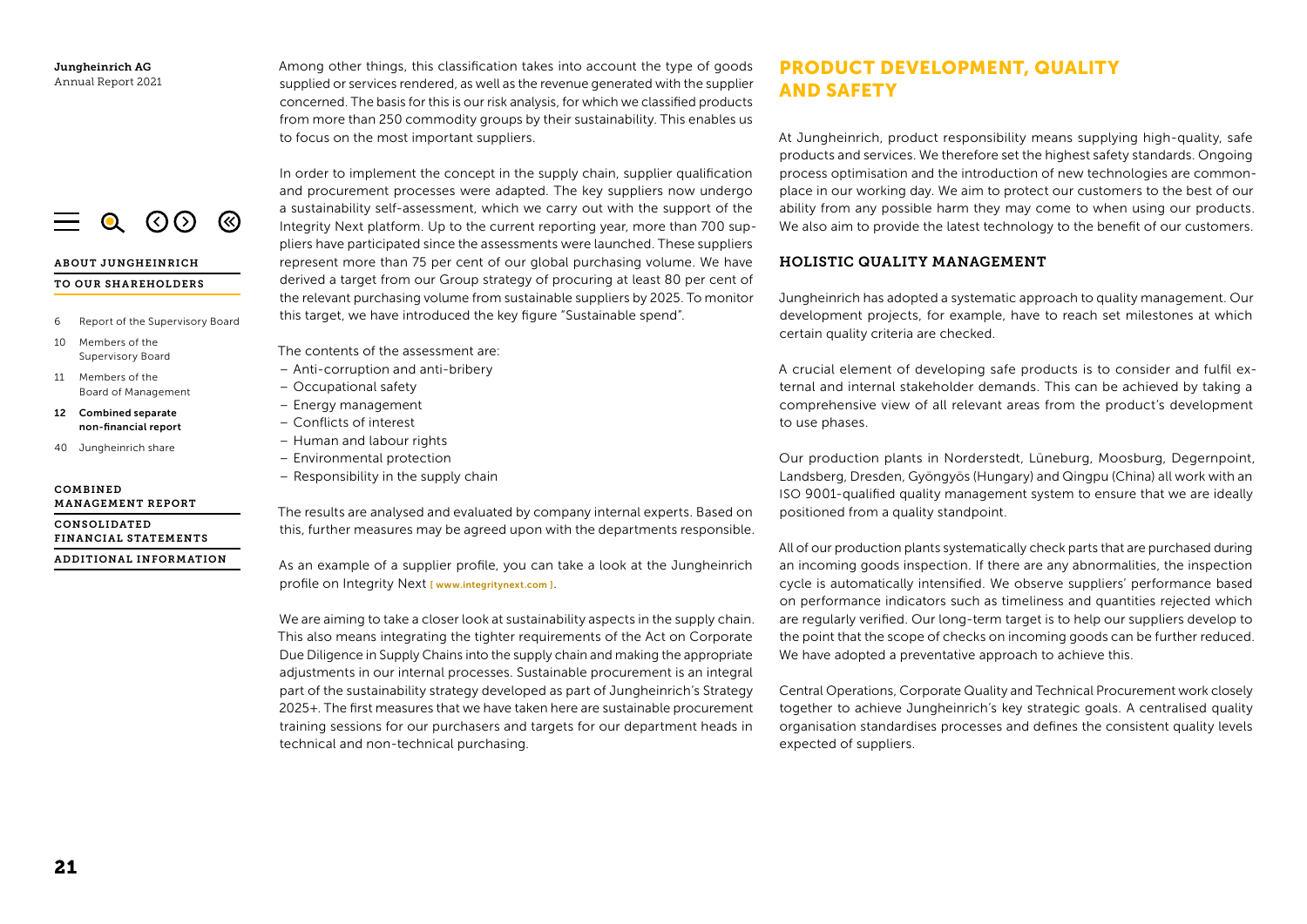#### Set standards for in-house production

Jungheinrich is synonymous with quality – that is why we have the highest standards in all production areas. We have clearly defined quality standards, particularly when it comes to producing and assembling parts or components that are designed to ensure security and/or functionality. One of our most important manufacturing processes is welding, for example: it is crucial to our products' load-bearing structure, such as the truck frame or lifting frame. We take full responsibility for this. The inspection of welding joints is a fixed step of the manufacturing process at every Jungheinrich production plant and at defined intervals in the laboratory (destructive testing).

We regularly check that our welding quality standards – such as welding joint inspections – meet the ISO 3834-2 standard as part of our plant-specific welding management systems.

In the area of production, we also rely on innovative possibilities to standardise processes and procedures. For example, the inspection of relevant truck and equipment features is carried out via a digital application that provides employees with the necessary information on mobile devices. This means that checklists are paperless and can be provided and processed individually. If problems or deviations are detected, these can also be recorded on mobile devices and directly addressed to the appropriate internal or external departments for troubleshooting.

## Material Compliance

Alongside the usual topic of quality management, we took a close look at the requirements for our products in terms of critical materials and relevant regulations in 2021. As part of our comprehensive material compliance project, we are working on a central approach to cover development process requirements and safeguarding the procurement, availability and assessment of information.

The aim of introducing a new IT system is to deliver a transparent presentation of material compliance information.

## COMPREHENSIVE CONTROL MECHANISMS

The passing of control points after every important manufacturing step is standard procedure in the production plants. In prefabrication, there are a number of control points where random geometry checks are performed along with the normal inspections that the employees carry out. Along with safety-relevant functionalities, such as braking, steering, lifting and driving, product quality is also checked thoroughly during and at the end of assembly. Random checks arso criecked moroughly during and at the end of assembly. Random criecks are performed here, too, where issues such as structural stability of the truck 2 Directive 2014/30/EU regarding elective 2014/30/EU regarding elect

are examined and, in addition, regular, comprehensive audits take place, which are performed by quality assurance in cooperation with the development, after-sales services and production departments. Components relevant to safety and functions, such as lifting frames, are thoroughly tested at workstations specifically designed for this purpose.

Systematically recording, evaluating and analysing errors in all production areas caused by the company or third parties allows for continual improvement, which is tracked by performance indicators.

## PROACTIVE APPROACH TO STANDARDISATION PROCESSES: A STRATEGIC TASK

Jungheinrich considers being proactive in standardisation and association processes an important strategic task. Standards and guidelines provide legal clarity, for example, by defining central safety requirements for material handling equipment. This enables us to minimise risks of error and prevent accidents. Applying standards also facilitates export and ensures level playing fields between suppliers. Common standardisation processes also enable standards to be checked for practical application and product optimisation to be achieved in research associations.

Standardisation processes are an important basis for increasing our products' safety and reliability even further. The standardisation processes are therefore a vital element of CSR at Jungheinrich. Adhering to standards ensures our products' user-friendliness and also covers aspects of work safety. For instance, we were involved in the further development of the EN ISO 3691 series of standards <sup>1</sup> . Adhering to all laws and standards relevant to safety issues (such as the machinery directive, EMC Directive<sup>2</sup> and complying with internal ergonomic and safety requirements) are obligatory at Jungheinrich at all stages – starting with product development.

The many trade associations of which Jungheinrich is a member include Verband Deutscher Maschinen- und Anlagenbau (VDMA – Mechanical Engineering Industry Association) and European materials Handling Federation (FEM). Jungheinrich continues to send experts to DIN standardisation committees (German Institute for Standardisation), European standardisation bodies (CEN/CENELEC), and bodies of the globally active International Organization of Standardization (ISO). In addition, Jungheinrich provides support to VDI (Association of German Engineers) in creating its guidelines.

2 Directive 2014/30/EU regarding electromagnetic compatibility.

## ABOUT JUNGHEINRICH TO OUR SHAREHOLDERS

- 6 Report of the Supervisory Board
- 10 Members of the Supervisory Board
- 11 Members of the Board of Management
- 12 Combined separate non-financial report
- 40 Jungheinrich share

#### COMBINED MANAGEMENT REPORT

CONSOLIDATED FINANCIAL STATEMENTS ADDITIONAL INFORMATION

 $\equiv$  0 (0) (8)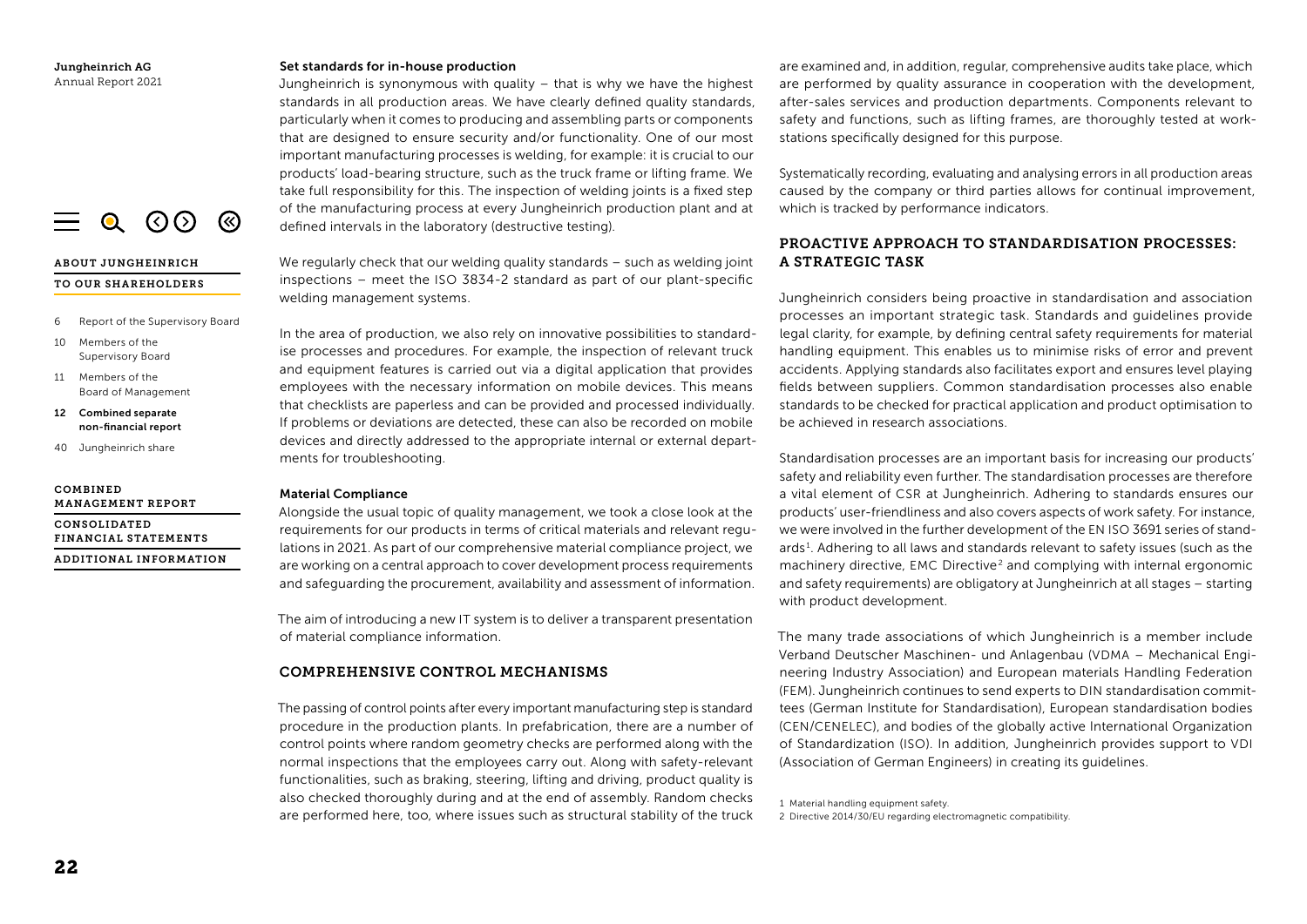ABOUT JUNGHEINRICH TO OUR SHAREHOLDERS

 $Q$  (  $Q$   $Q$  ) (  $Q$ 

## WE HAVE AN EYE ON OUR TRUCKS EVERYWHERE

The direct sales organisations with their own after-sales services in 40 countries represent an important aspect of the Jungheinrich business model. The dense service network ensures both permanent market observation and direct on-site support for our customers – the basis for our maximum reaction speed in the event of product disruptions.

We closely evaluate the service reports of our after-sales service technicians with system support and determine optimisation measures to improve safety and reduce downtimes for our products. Jungheinrich has established responsibilities for problem reporting, mistake analysis and solution finding in

a binding process that is valid across the Group. We use the transparency and evaluation of the data to the best of our ability to recognise mistakes in time and use corrective measures to prevent them in series and in trucks already in service depending on the case. Our proven processes also take effect in the event of accidents involving a Jungheinrich product. The evaluation of incident reports shows that the majority of accidents are caused by incorrect handling of the product, for example when taking on loads or by problems in the storage facilities' organisation.

A whole number of solutions help make our products safer. Our 360-degree protection provides an overview of how we protect people, goods, warehouse equipment, machinery and data.

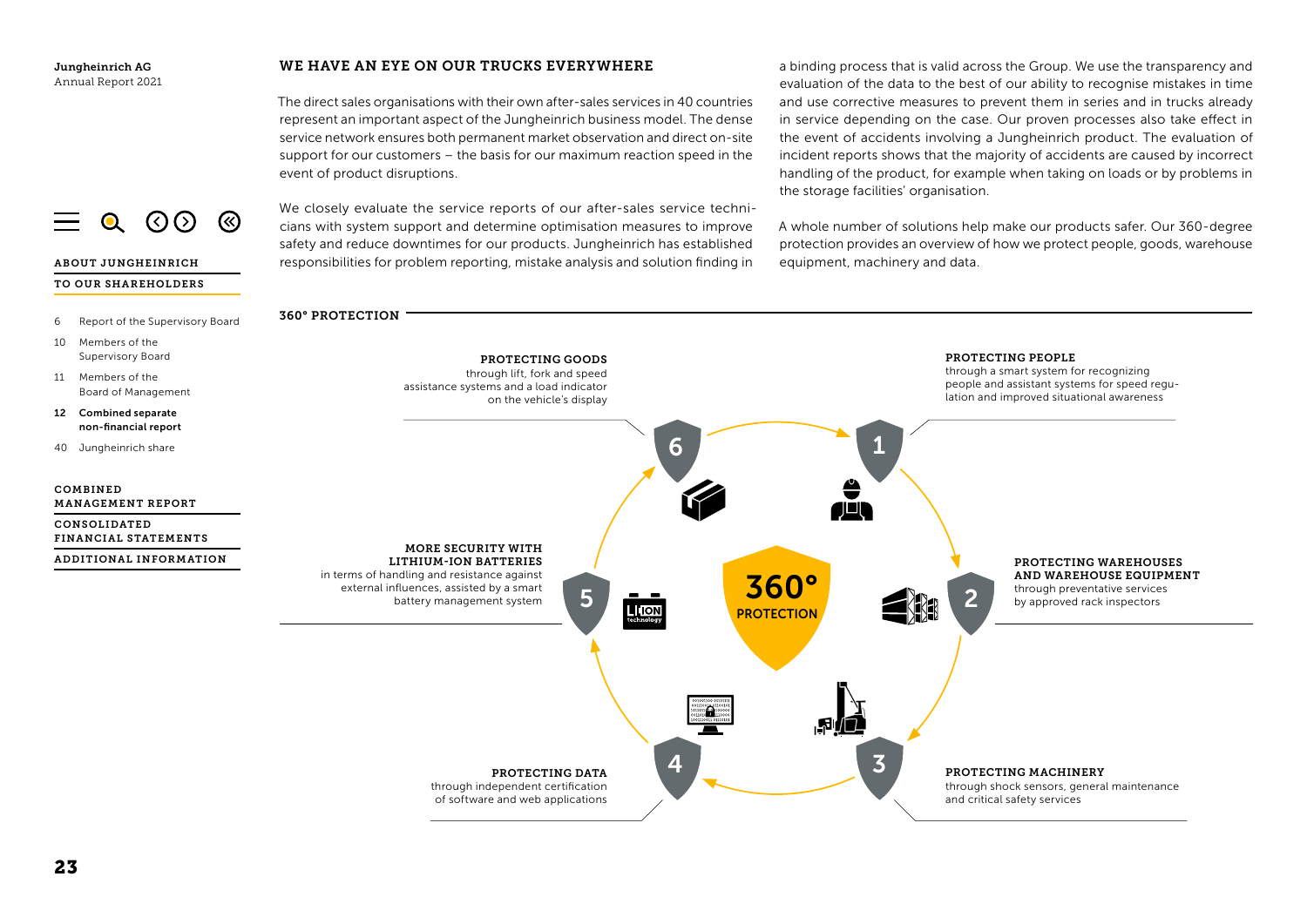ABOUT JUNGHEINRICH TO OUR SHAREHOLDERS

10 Members of the Supervisory Board 11 Members of the

COMBINED

6 Report of the Supervisory Board

 $\equiv$  0 (0) (8)

Board of Management 12 Combined separate non-financial report 40 Jungheinrich share

MANAGEMENT REPORT CONSOLIDATED

FINANCIAL STATEMENTS ADDITIONAL INFORMATION

## EMPLOYEES

Our employees are the foundation on which our success rests. We believe that being a good employer as a company means encouraging employees to identify with the company and its targets. A family-friendly work environment, active promotion of health and positions with personal responsibility and good prospects form the foundation of our endeavours to create a successful and motivated team.

## JUNGHEINRICH AS AN EMPLOYER

Globally present, but locally connected: Even as a Group with more than 19,000 employees in Germany and abroad and exponential growth over the last few years, Jungheinrich has managed to retain the character and advantages of a family-run company. This is especially reflected in the way we treat our employees. Our corporate values of courage, innovation, trust, passion and entrepreneurship are based on reciprocity.

Our unique attitude towards leadership, based on the deepest trust in our employees, has always characterised Jungheinrich. Our company founder, Dr Friedrich Jungheinrich, summarised this attitude with only three words: "Go for it!". With this catchphrase he encouraged his employees to try out their suggestions and ideas, and be active members of the company. We have translated and future-proofed this message in our management guide, the "Jungheinrich Way". With the project "Future of Work@Jungheinrich", we are laying the foundations for our future collaboration, always with the aim of remaining a constantly attractive employer.

All employees contribute to our overall success with their dedication. Outstanding products and a highly skilled team make Jungheinrich a secure and attractive employer over the long run. Our average period of employment of around ten years<sup>1-4</sup> and low employee turnover demonstrate loyalty and attachment to Jungheinrich. The international turnover rate is 5.3 per cent<sup>2-6</sup> (2020: 3.7 per cent). In absolute terms, this equates to 970 employees leaving the company<sup>1-3, 6, 7</sup> (2020: 672). The increase in departures initiated by employees is due to better labour market conditions in comparison with the previous year, which was dominated by the outbreak of the coronavirus. Nevertheless, this figure remains below the pre-coronavirus levels. Overall, the number of employees has increased by 1,000 compared with the previous year, to 19,103.

## Gaining and retaining skilled employees

Society's changing attitudes in favour of sustainability, along with the demographic changes and increasing lack of qualified employees mean that we face

continual challenges when it comes to gaining the most talented candidates for our company. We aim to fulfil employees' expectations regarding personal development and work-life balance to the best of our ability. Flexible working-time models, company pensions and training offers – but most of all our excellent working atmosphere – are the incentives we use to increase employee loyalty and recruit new employees. That we aim for long-term relationships is shown in the fact that 98.2 per cent of employees have permanent contracts<sup>4,8</sup> with Jungheinrich (2020: 98.7 per cent).

## International trainee programme

A total of 20 new trainees joined our "Jungheinrich International Graduate Programme" (JIG) for junior managers in 2021. Young master graduates have joined us from nine countries. In addition to the countries that have supported our programme for a number of years (Italy, China, Spain, France, England and Germany), we have gained three new countries: Thailand, Romania and Turkey. Both of our trainee classes had a successful start and are looking forward to the international collaboration.

## EMPLOYEES BY REGION AND GENDER

| FTE 20214.8 | Headcount female <sup>1-4</sup> |
|-------------|---------------------------------|
|             |                                 |
|             | 1,522                           |
| 1,204       | 265                             |
| 1,099       | 283                             |
| 781         | 123                             |
| 597         | 140                             |
| 576         | 129                             |
| 4,721       | 858                             |
| 877         | 213                             |
| 1,703       | 343                             |
| 19,103      | 3,876                           |
|             | 7,995                           |

1 Number of employees excluding temporary agency workers, apprentices and trainees.

- 2 Abroad excluding MIAS USA, MIAS Holding Asia, JFS United Kingdom, JFS Spain and JFS Italy as the companies have fewer than ten employees.
- 3 Germany excluding arculus GmbH, as the company only joined the Jungheinrich Group in November 2021.
- 4 As of: 1 December of the respective reporting year.
- 5 Average number of employees excluding temporary agency workers, apprentices and trainees.
- 6 Fluctuation refers to voluntary departures.
- 7 Correct at: 31 December of the respective reporting year.
- 8 Employees in FTE including apprentices, excluding temporary agency workers and trainees.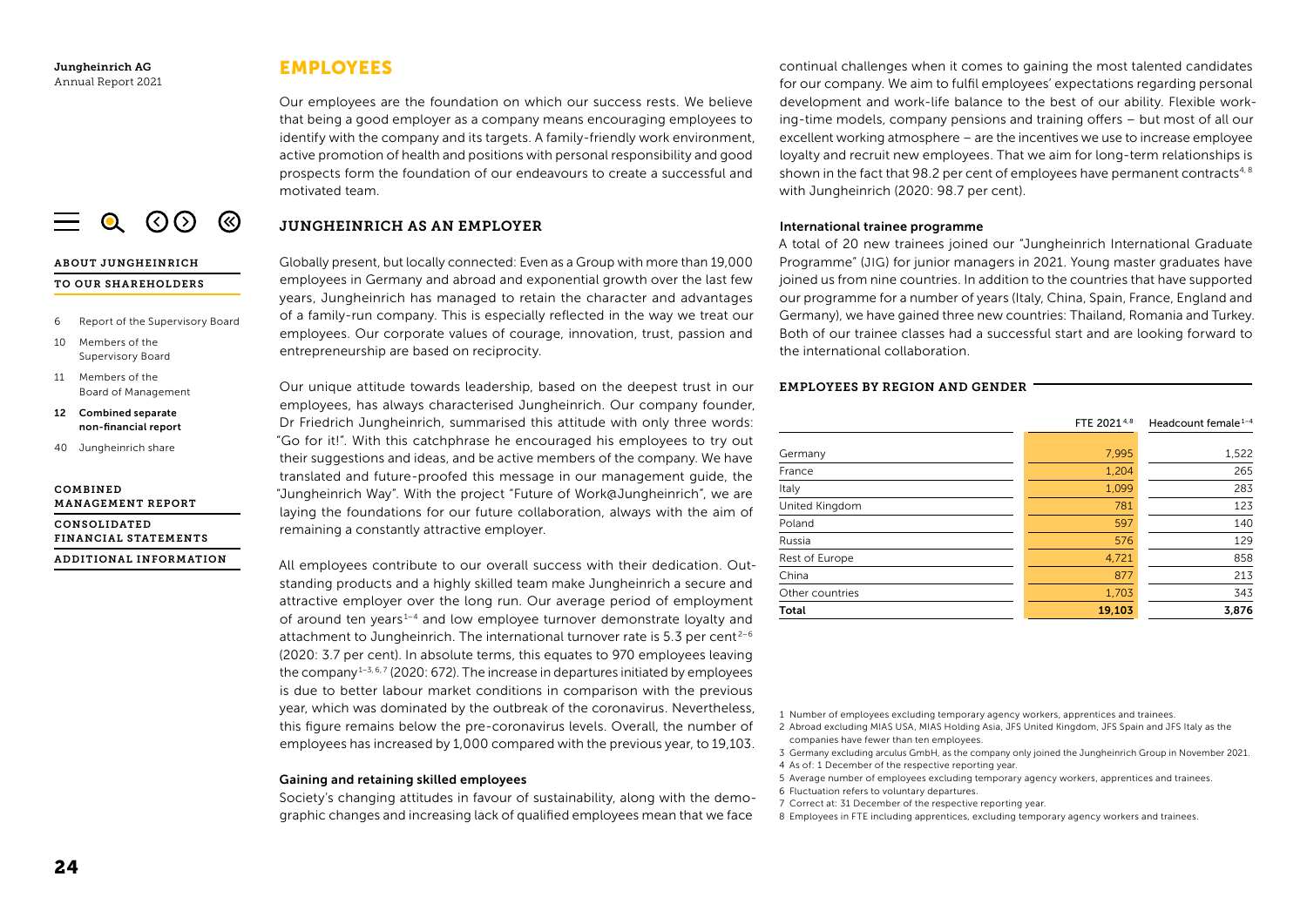ABOUT JUNGHEINRICH TO OUR SHAREHOLDERS

10 Members of the Supervisory Board 11 Members of the

COMBINED

6 Report of the Supervisory Board

 $\equiv$  0 (0) (8)

Board of Management 12 Combined separate non-financial report 40 Jungheinrich share

MANAGEMENT REPORT CONSOLIDATED

FINANCIAL STATEMENTS ADDITIONAL INFORMATION

## WHAT WE OFFER OUR EMPLOYEES

#### Broad spectrum of career development opportunities

With our extensive training offers that are often not only job specific, we aim to actively encourage all employees to develop themselves further. Annual feedback reviews with managers are another step in ensuring the diligent development of employees. We are particularly appreciative of our employees' willingness to constantly learn and develop themselves further. The Jungheinrich Training Centre at the Norderstedt site has covered the business' specific training and further education needs for a number of years. This allows us to ensure that our employees are qualified according to our needs. A team of trainers, advisers and experts in digital learning and training management ensure employees receive lasting success in learning.

In 2021, a total of 6,637 participants (2020: 3,128) attended training courses at the training centre. In-person training courses were again largely cancelled due to the coronavirus. Many elements of the training courses are digitalised, and the expansion of digital content is being driven forward strategically. However, there is no intention to fully move away from traditional in-person training, as certain training measures require the physical presence of trainers, participants and trucks.

#### Committed to health

2021 again presented us with very special challenges with regard to the health of our employees. Independently of the comprehensive measures we had to take to protect our employees in the reporting year due to the coronavirus pandemic, we always care deeply about the health of our workforce. Our primary goal is and remains helping employees maintain their health and improve it in certain areas. Our employees' health ratio stands at 95.9 per cent (2020: 95.6 per cent) $1-4$  across the Group and is thus slightly up on the previous year's level. In order to achieve this, we continuously work on optimising our working conditions at all levels. We use campaigns and initiatives to encourage our employees to follow healthy lifestyles and to promote personal responsibility. There were  $464$  accidents<sup>1-5</sup> in the workplace throughout the Group in the year under review, that is 22 more than in 2020. This equates to  $14.8$  (2020:  $13.8$ )<sup>1-6</sup> accidents per one million hours worked. Accidents in the workplace resulted in an average of 17.3 (2020:  $18.3$ )<sup>1-6</sup> lost days.

We aim to help our employees make it through the working day fit and healthy, with diverse measures and initiatives. These measures and initiatives include:

- Site-based ergonomically furnished workspaces
- Subsidised occupational health check-ups
- A varied company sports programme
- The continuation of our "Yes I Care" workshops for managers to raise awareness of health issues in their teams

We also aim to organise regular health awareness days with a specific focus. On these days, we provide employees with the opportunity to receive advice on health and nutrition; feedback on their personal health status; and tips and ideas on how to improve health from professionals. Numerous offers such as circulation and mobility checks or vaccination advice complete our health awareness days.

The majority of the initiatives mentioned above – as well as our well-attended health awareness days – could not take place in the usual way in the year under review due to the coronavirus.

## EXCEPTIONAL TIMES CALL FOR EXCEPTIONAL MEASURES

As in 2020, the coronavirus pandemic again presented most people with unprecedented challenges and profound changes in their personal as well as their working lives in 2021.

For Jungheinrich as an employer, protecting the health of our employees – in addition to the safeguarding of our delivery capability – remained our top priority this year. Under the direction of the central crisis team, various preventive measures were monitored and kept in place to protect the workforce from infection.

– Mobile working from home was an option wherever possible. For work areas that could not switch to mobile working (such as production), comprehensive concepts were applied at the sites to provide the best possible protection against infection and to maintain production. These include the establishment of shift models with shift equalisation, the division of teams, initiation of extensive disinfection measures and Plexiglas screens at workplaces where no social distancing was possible.

2 Abroad excluding MIAS USA, MIAS Holding Asia, JFS United Kingdom, JFS Spain and JFS Italy as the companies have fewer than 10 employees.

- 4 Correct at: 31 December of the respective reporting year.
- 5 Accidents in the workplace with at least one lost day.
- 6 Calculation differs from previous year: average headcount instead of reporting date.

<sup>1</sup> Number of employees excluding temporary agency workers, apprentices and trainees.

<sup>3</sup> Germany excluding arculus GmbH, as the company only joined the Jungheinrich Group in November 2021.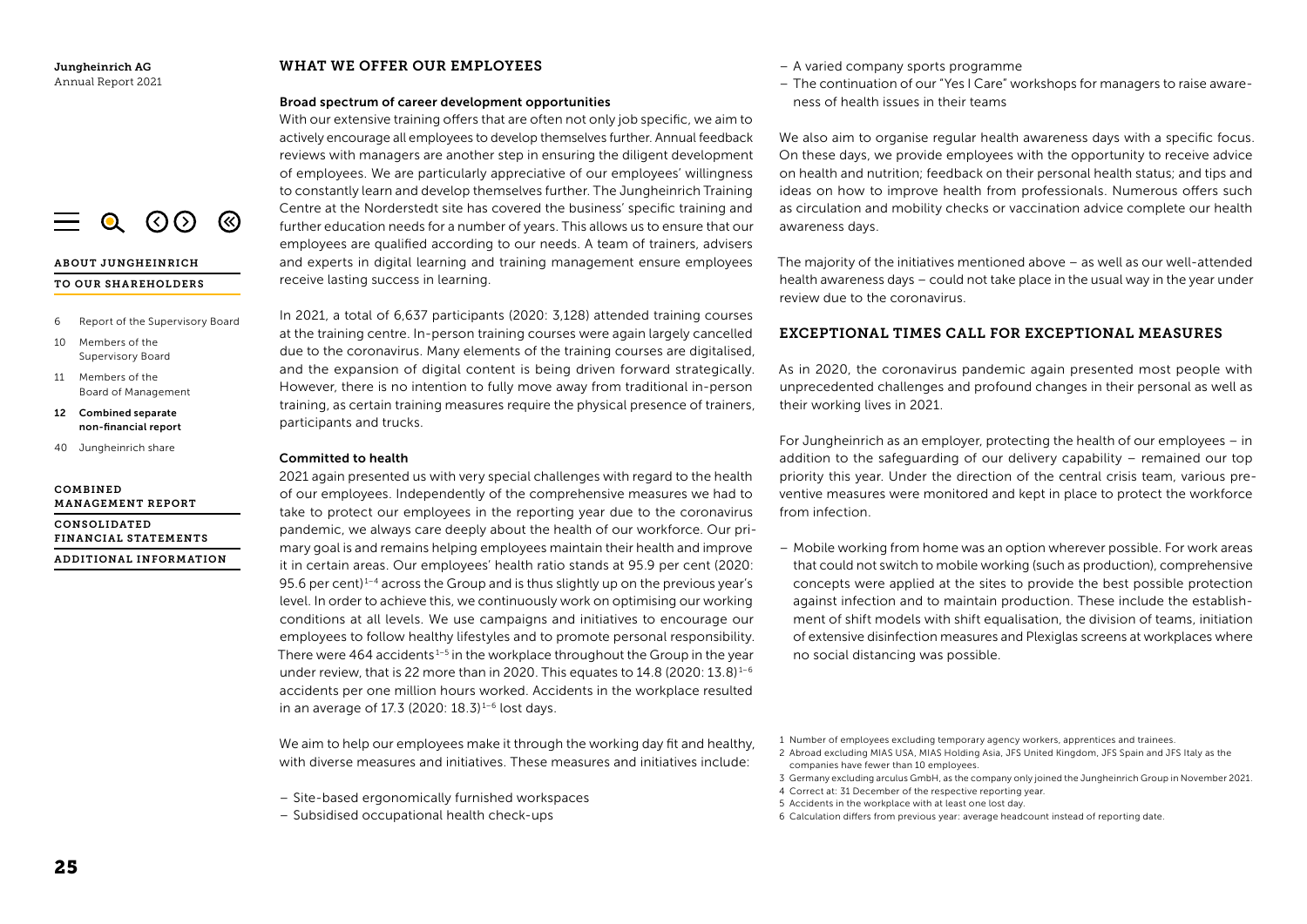$\equiv$  0 (0) (8)

## ABOUT JUNGHEINRICH

#### TO OUR SHAREHOLDERS

- 6 Report of the Supervisory Board
- 10 Members of the Supervisory Board
- 11 Members of the Board of Management
- 12 Combined separate non-financial report
- 40 Jungheinrich share

#### COMBINED MANAGEMENT REPORT

CONSOLIDATED FINANCIAL STATEMENTS ADDITIONAL INFORMATION

- The after-sales service again faced enormous challenges: In order to keep the risk as low as possible for our customers as well as for the technicians themselves, our employees were equipped with comprehensive hygiene sets (including disinfectant, surgical and FFP2 masks). Moreover, the German government's occupational health and safety requirements have been translated into instructions for service visits (for example, disinfection of forklifts prior to service, hand disinfection following service, and tool disinfection).
- The changes to the workplace that were initiated by the coronavirus pandemic in 2020 will have a long-term impact. Within the framework of our international "Future of Work@JH" programme, the factors of our collaboration that led to success have been analysed and comprehensively evaluated. These include our IT infrastructure, workplace design and working-time models, and their impact on our collaboration and leadership. This is the foundation that Jungheinrich will use to offer employees suitable solutions for a future working world that will be increasingly characterised by virtual, mobile or "hybrid collaboration models". We want to position ourselves as an appealing employer – now and in the future.
- The Jungheinrich Training Centre and the Corporate HR Development department were again unable to hold analogue training and further education courses. Digital concepts and online offers are now standard in order to safeguard high levels of qualification and knowledge transfer between all Jungheinrich employees long term.

As a result of the numerous protective measures that were implemented, the number of infections among Jungheinrich employees worldwide has been kept at a very low level so far. Our Jungheinrich teams in factories, at home and at customer sites have worked tirelessly to ensure that the company comes through the coronavirus pandemic well again in 2021.

## EQUAL OPPORTUNITIES FOR ALL

For Jungheinrich, diversity in the workforce is fundamental to our success. It enables different perspectives, ideas and solutions to emerge within teams and as employees interact with each other. We do everything in our power to maintain and further promote an atmosphere of openness and tolerance.

In Germany, our employees come from 71 different nations $1-3$  and have diverse cultural and religious backgrounds. Naturally our workforce also includes people with disabilities. We all work together every day to achieve our objectives. The average age of employees across the Group is  $41.5$  years<sup> $1-4$ </sup>.

It is important to us that the Jungheinrich values – the Jungheinrich Way – are a part of the Group's international culture. Our long-term goal is to have local

managers in our companies abroad who are familiar with the local conditions and the national culture. One target of our Strategy 2025+ is increasing the number of international managers in the Group's workforce as a result of the increased international expansion. In 2021 86.1 per cent of our managers abroad came from the country they were working in (2020: 86.0 per cent). The expertise and special intercultural skills of these employees provide a valuable and indispensable contribution to Jungheinrich's global success.

The ratio of women to men in the Jungheinrich Group climbed against the previous year to 20.5 per cent<sup>1-4</sup> globally (2020: 20.1 per cent) and 19.5 per cent 1–4 (2020: 19.2 per cent) in Germany. This latter figure exceeds the last comparison figure available for the mechanical engineering sector in Germany of 16.9 per cent<sup>5</sup>. The share of women on the Board of Management was 25.0 per cent, and on the Supervisory Board it was 33.3 per cent. The share of women in management positions in the reporting year was 16.1 per cent. The target we have set ourselves in Strategy 2025+ is 18.0 per cent plus. Jungheinrich pays all employees a comparable salary in line with their positions. In addition, compliance with minimum wage requirements and fair remuneration in line with standard market conditions are absolutely essential for us.

## HUMAN RIGHTS

Jungheinrich is committed to upholding human rights worldwide and supports nationally and internationally applicable guidelines. We demand responsible, ethical and legally compliant behaviour from our employees, customers and business partners worldwide at all times. We do not tolerate compulsory, child or punitive labour, slavery or human trafficking. Violations and misconduct lead to serious consequences. If national regulations have stricter conditions, we adhere to those. In 2021, we published the "Code of Human Rights and Occupational Health and Safety" [ Code on human rights and labour protection]. This document summarises our standards with regard to working conditions. In addition to the implementation of national and international guidelines, for example the United Nations Universal Declaration of Human Rights, it also includes guidelines on safety in the workplace or the handling of personal data. The focus of all principles is on responsible, ethically impeccable, legally compliant and sustainable behaviour. Ultimately, Jungheinrich's goal is to create value sustainably and uphold ethical principles.

<sup>1</sup> Number of employees excluding temporary agency workers, apprentices and trainees.

<sup>2</sup> Germany excluding arculus GmbH, as the company only joined the JH Group in November 2021.

<sup>3</sup> Correct at: 1 December of the respective reporting year.

<sup>4</sup> Abroad excluding MIAS USA, MIAS Holding Asia, JFS United Kingdom, JFS Spain and JFS Italy as the companies have fewer than 10 employees.

<sup>5</sup> According to the German Federal Employment Agency and the German Federal Statistical Office (as of 31/12/2020 – latest available value).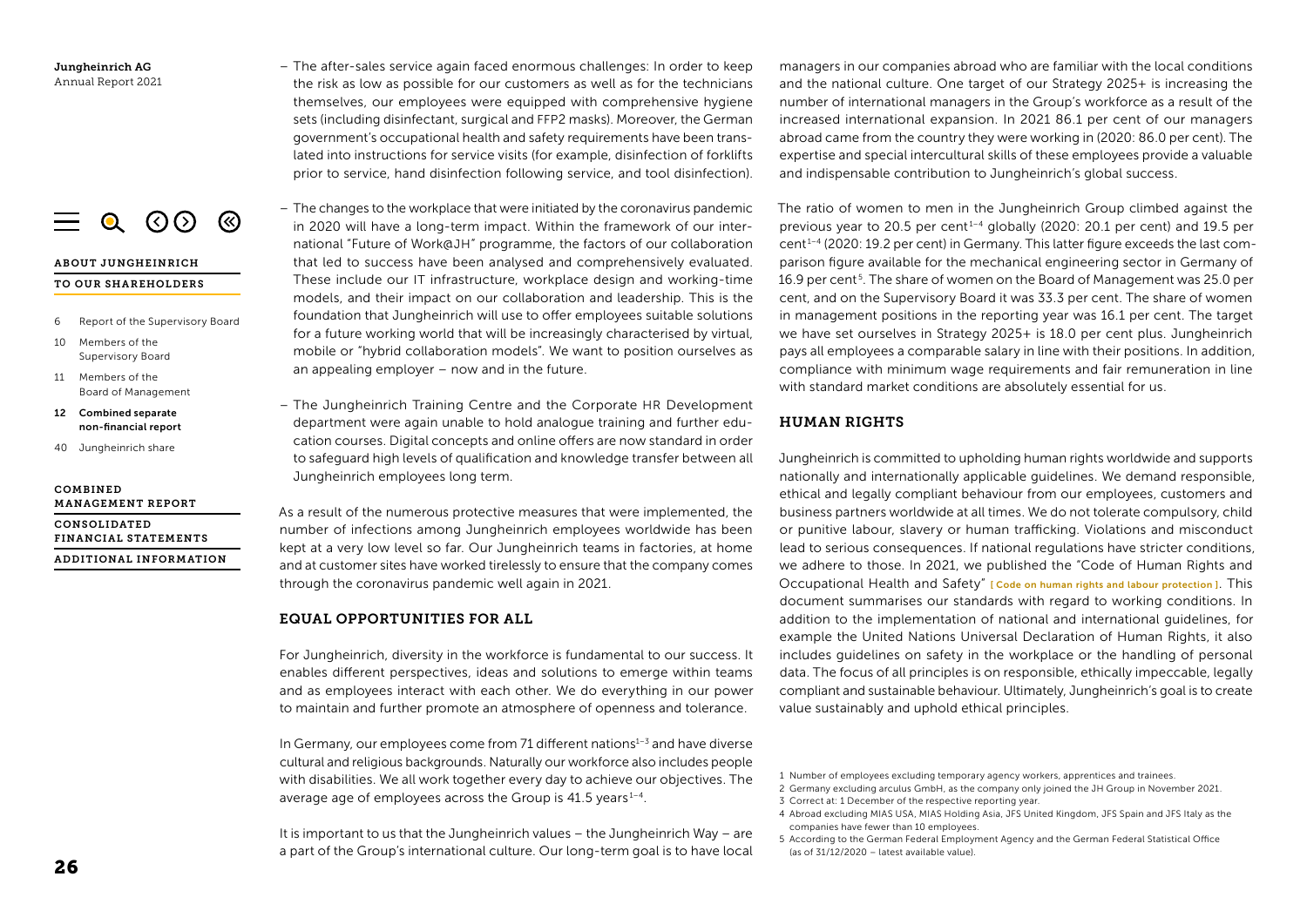# ENERGY, ENVIRONMENT AND CLIMATE PROTECTION

Ranked among the world's leading intralogistics solution providers, we have a great responsibility in terms of the environmental impact of our products and business activities.

Our goal of becoming a climate-neutral company is ambitious and requires careful preparation. For this reason, Jungheinrich will systematically monitor the remaining  $CO<sub>2</sub>e$  emissions that are harmful to the environment with a view to our company, products and services. On this basis, we will develop a climate strategy that defines clear measures that will enable us to systematically reduce our CO<sub>2</sub>e emissions further. And we are already undertaking a number of activities to reduce our CO₂e emissions. An important milestone towards climate neutrality is the transition at our company locations to electricity that comes entirely from renewable energy sources. We were able to complete this transition at our German locations in 2021. All other locations will be transitioned gradually in line with the possibilities open to us in the respective countries. Our production plant in Norderstedt is now also using CO₂e-neutral district heating. As a result, we have logged no indirect emissions (Scope 2) at our German locations in 2021. We are also implementing measures along the supply chain and downstream, in addition to directly within our company and for the manufacture of our products. In future, Jungheinrich will offset the unavoidable residual  $CO<sub>2</sub>e$  emissions with certificates from selected, accredited projects. The quality and effectiveness of the offsetting service are of primary importance to us. Therefore, we will only offset our unavoidable residual emissions with projects that are implemented and certified to the highest standards.

## ENVIRONMENTAL IMPACT OF OUR PRODUCTS

We are improving the meaningfulness of our product life cycle assessments Jungheinrich has been a pioneer in the field of electric intralogistics since the company was founded. In 1953, we brought our first electric forklift truck, "Ameise 55", onto the market. Now, more than one million electric trucks from Jungheinrich are in use around the world. Nearly all the forklifts we sell are battery powered.

We have used our many years of experience and our unique expertise in electric mobility to constantly improve the efficiency of our products and make them more environmentally friendly. In 2010, we became the first manufacturers of material handling equipment to create product life cycle assessments for a

cross-section of our products that are DIN EN ISO 14040/14044 certified by TÜV Nord. So far, the product life cycle assessments have focused specifically on the CO<sub>2</sub>e efficiency of our products in the manufacturing, deployment and reconditioning stages. In future, we will improve the meaningfulness of our life cycle assessments even further. In addition to determining CO<sub>2</sub>e emissions, we will take other relevant environmental factors into consideration and analyse the various life cycle phases more thoroughly.

Based on our data so far, which will become even more precise in future, we have been constantly improving the energy efficiency of our trucks, sites and processes since 2010. Thanks to the various technological milestones we have achieved, we have been able to drastically reduce our CO<sub>2</sub>e emissions. One of these milestones was the introduction of high-frequency charging technology and fourth-generation alternating power technology. Lithium-ion technology has also enabled us to develop completely new truck concepts that significantly increase warehouse efficiency and material efficiency in the product due to their space-saving dimensions, which in turn allows our customers to reduce their energy costs and the associated CO<sub>2</sub>e emissions considerably.

## Used forklifts – a sustainable business field

In addition to manufacturing more efficient products, we are gradually expanding the range of used equipment offered by our JUNGSTARS. Thanks to the high quality of our products, we can directly reuse a large part of the materials used and thus actively drive all three pillars of sustainability. We create attractive jobs, securing them and our economic performance with a diverse range of business fields. In addition, the reconditioning of used trucks requires far fewer materials and much less energy. All in all, the reconditioning plant in Dresden achieves a reuse ratio per truck of almost 94 per cent. With this figure, Jungheinrich is setting a high benchmark for circular economy processes in intralogistics, and providing the sector with especially sustainably reconditioned trucks.

Frames, engines, motors, hydraulic components, lifting frames, protective driver roofs and drive and steering shafts are some of the parts that are refurbished. This reconditioning results in reductions of around 80 per cent in CO<sub>2</sub>e compared to new production. We also quarantee correct and environmentally friendly disposal of fuels and trucks that are at the end of their life cycles. This means our products are virtually fully recyclable at the end of their life cycles.

Jungheinrich opened its second site for reconditioning used equipment in Ploiești, Romania, at the beginning of 2022. This will allow Jungheinrich to increase its capacity for reconditioning trucks by 25 per cent by the year 2025.

# $\equiv$  0 (0) (8)

# ABOUT JUNGHEINRICH

## TO OUR SHAREHOLDERS

- 6 Report of the Supervisory Board
- 10 Members of the Supervisory Board
- 11 Members of the Board of Management
- 12 Combined separate non-financial report
- 40 Jungheinrich share

#### COMBINED MANAGEMENT REPORT

CONSOLIDATED FINANCIAL STATEMENTS ADDITIONAL INFORMATION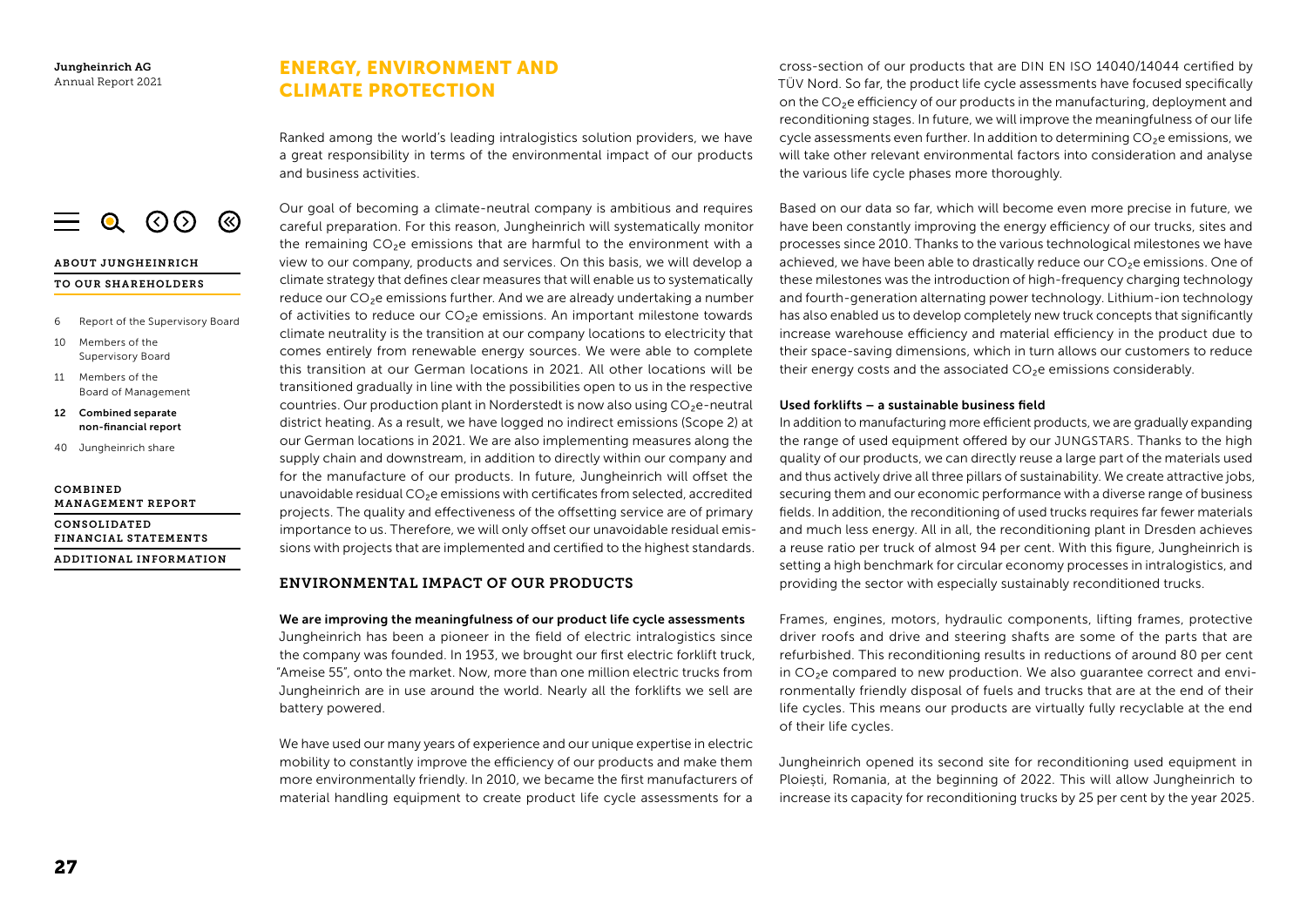

#### <span id="page-16-0"></span> $\Omega$  (  $\Omega$   $\Omega$  ) (⊗

#### ABOUT JUNGHEINRICH

#### TO OUR SHAREHOLDERS

- 6 Report of the Supervisory Board
- 10 Members of the Supervisory Board
- 11 Members of the Board of Management
- 12 Combined separate non-financial report
- 40 Jungheinrich share

## COMBINED MANAGEMENT REPORT

CONSOLIDATED FINANCIAL STATEMENTS ADDITIONAL INFORMATION



Sustainability plays an important role at Jungheinrich throughout the entire product life cycle; it is taken into account using ecological design criteria right from the new product design phase. We include all relevant areas when developing our material handling equipment. The environmental compatibility assessment during the product development phase allows us to exhaust the energy and resource efficiency potential for each product right from the beginning. Defined milestones ensure that the ecological design criteria are recorded, evaluated and implemented, including:



## Our materials

The main components of material handling equipment are steel and grey cast iron<sup>1</sup>. Another important component, particularly for Jungheinrich, is the battery, because our product portfolio consists virtually completely of electric material handling equipment. The majority of batteries that we fit are currently still lead acid batteries. These are virtually completely recyclable and can be reused in acid batteries. These are virtually completely recyclable and can be reused in  $\frac{1}{1}$  Grey cast iron is an iron-carbon alloy.<br>1 Grey batteries, which is why we mostly use batteries with recycled lead. 2 Excluding extern

## Lithium-ion batteries

We continue to see great potential in lithium-ion technology. This is why this technology is one of the focal points of our current research and development work for electric power. In 2011, we already became the first manufacturer to launch a series-produced truck with a lithium-ion battery on the market. In 2019, we established the JT Energy Systems company together with Triathlon Holding GmbH to increase the production capacity for lithium-ion batteries. By 2025, we want to have achieved a lithium-ion battery equipment ratio for our trucks of over 70 per cent. We are also continually developing our business model – for example, with the right short-term rental options and guaranteed battery returns. In addition to the batteries' use in Jungheinrich trucks, we see great growth potential in our holistic energy solutions in new fields of application (Jungheinrich Powertrain Solutions). Here, we also make our batteries and expertise in the field of energy systems available to other manufacturers, including those in the construction and agricultural machinery industry, thus driving electric mobility forward across sectors.

Even though lithium-ion batteries have a very long service life, options for recycling them play a major role. Lithium-ion batteries partly contain rare-earth elements, and lithium itself is a key raw material. JT Energy Systems gives used batteries a second life and installs used Jungheinrich lithium-ion batteries in highly flexible battery storage systems. One of Germany's most efficient plants with a peak performance of 25 megawatts will be constructed in the state of Saxony in 2022, to support the production of  $CO<sub>2</sub>e$ -neutral batteries. Here, too, we show that responsible use of resources is possible and that we can apply the principles of a circular economy to our products.

## ENVIRONMENTAL IMPACT OF OUR COMPANY

As a manufacturing company, Jungheinrich relies on various energy sources. The main types of energy used by our production sites are natural gas, heating oil, diesel, petrol, electricity and district heating. By transitioning to green electricity at all locations in Germany and using CO<sub>2</sub>e-neutral district heating at the Norderstedt location, we were able to significantly reduce the impact our operations have on the environment. We produced no Scope 2 emissions in Germany in 2021<sup>2</sup>. Other countries where we have direct sales companies (such as Austria and Spain) have also switched to green electricity. Units that have not

2 Excluding externally charged electric trucks.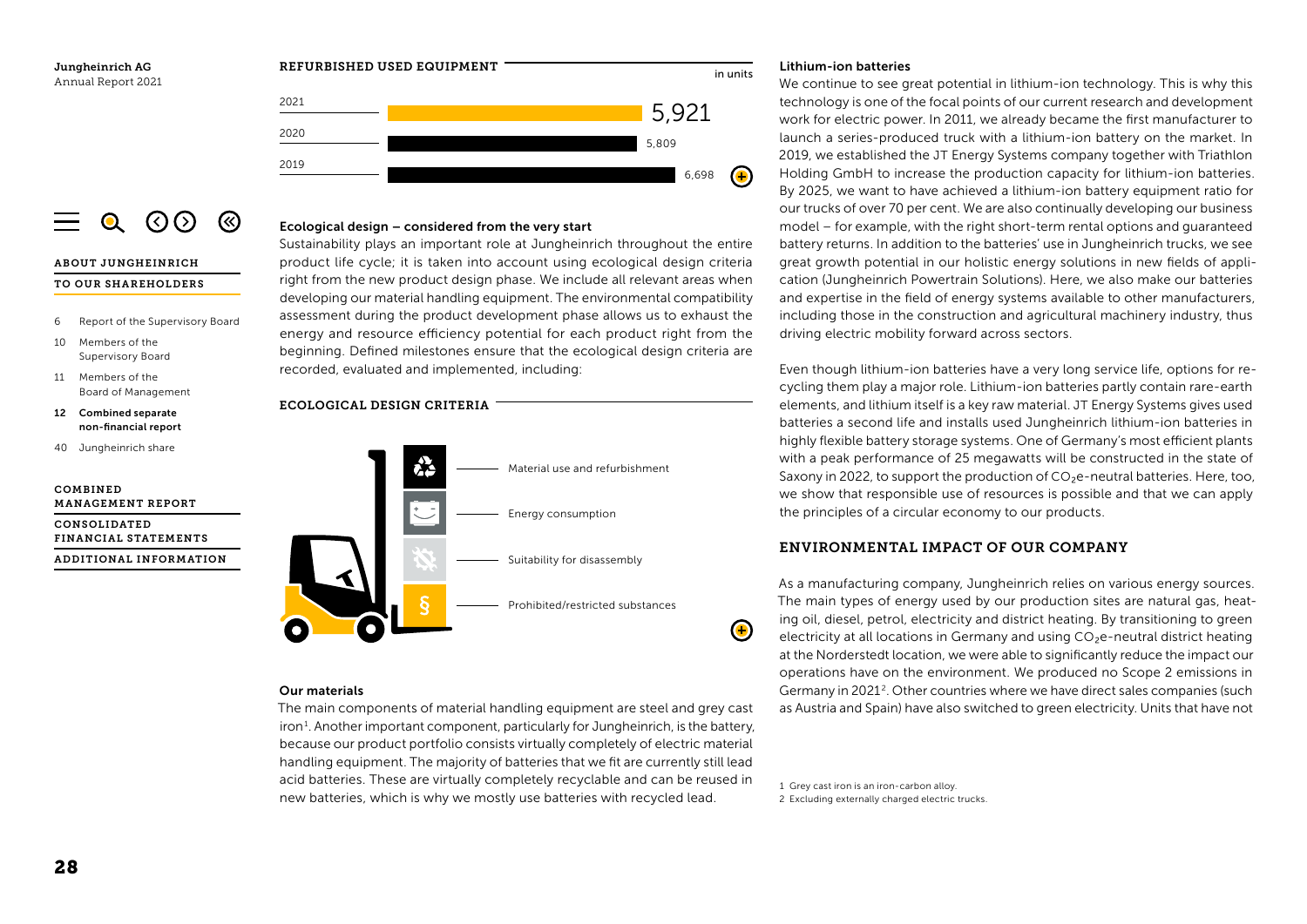

made the switch yet will be doing this in the coming years<sup>1</sup>. The direct use of renewable energies at our locations is also being continually expanded. At the end of last year, for instance, we equipped the roof of our Group headquarters with a photovoltaic system and took over an existing photovoltaic installation at our manufacturing plant in Moosburg. In order to make the best possible use of energy, we continuously work to optimise and modernise our buildings, machines, plants and processes in terms of energy. In recent years, for example, we have been able to significantly reduce the consumption of lamps and

1 Electricity should be sourced from renewable energy sources wherever the market and government allow.

electricity by gradually converting to LED lighting. In order to achieve our goal of climate neutrality, we will continue to use climate-neutral technologies in our buildings in the future.

Due to the comprehensive range of services we provide, our  $CO<sub>2</sub>e$  emissions in the Sales division are relatively high. We therefore offer fuel-saving training to our service technicians and constantly work to optimise the weight and payload of our after-sales services vehicles. A number of suitable locations also use electric vehicles, which lowers our direct emissions further. We have also set up a climate-neutral customer service in Norway as part of a pilot project. A rollout to the Netherlands and the UK is scheduled in the 2022 financial year.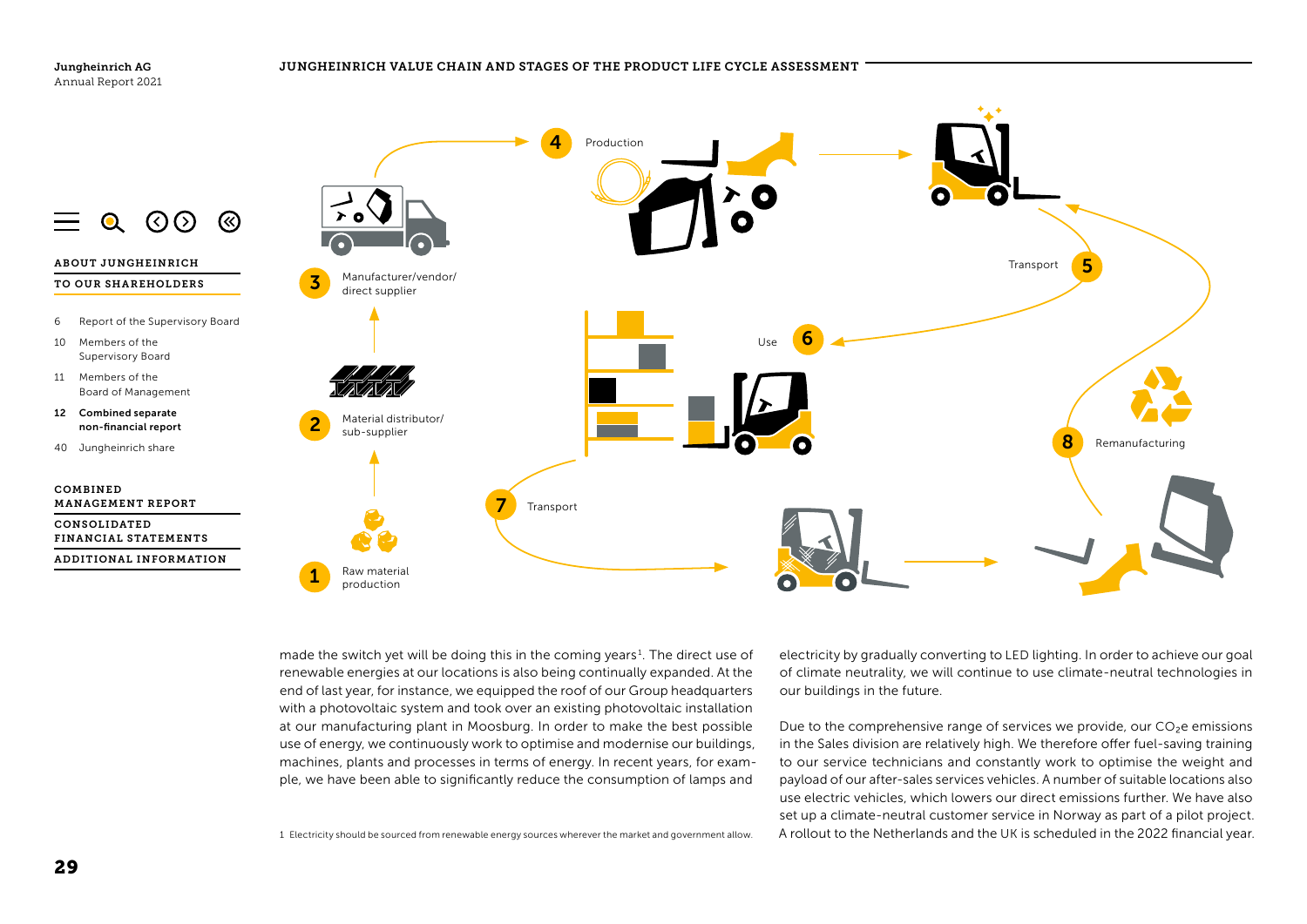#### We are creating complete emissions transparency in the company

In order to determine how efficient the company is in terms of climate protection and to ensure holistic transparency, we adhere to the requirements of the Greenhouse Gas Protocol when recording our CO<sub>2</sub>e emissions. We take into account all companies in which Jungheinrich holds a voting share and capital share of more than 50 per cent<sup>1</sup> ("Control Approach"). We also separate Jungheinrich's  $CO<sub>2</sub>e$  emissions into three scopes and record emissions along the entire value chain: in the value chain (upstream Scope 3 emissions), in our

own works (Scope 1 and 2 emissions) and those resulting from Jungheinrich products and services used at customer locations (downstream Scope 3 emissions). The image "Schematic representation of CO₂e emissions" shows the source of emissions of greenhouse gases listed in the Kyoto Protocol that we analyse systematically. Applying this internationally recognised method for determining greenhouse gas emissions will help us to identify the climate impacts that we cause directly and indirectly, as well as all other indirect impacts associated with us.

<span id="page-18-0"></span>

#### ACCORDING TO THE STANDARDS OF THE STANDARDS OF THE GREENHOUSE GAS PROTOCOL: SCHEMATIC REPRESENTATION OF CO ABOUT JUNGHEINRICH TO OUR SHAREHOLDERS 6 Report of the Supervisory Board 10 Members of the N₂O **PFCs** Supervisory Board 11 Members of the CO<sub>2</sub>  $NF<sub>z</sub>$ Board of Management  $HFCs$  SF<sub>6</sub>  $CH<sub>4</sub>$ 12 Combined separate non-financial report 40 Jungheinrich share COMBINED Locations MANAGEMENT REPORT 8.<br>Leased 6. 7. CONSOLIDATED A, Business 且  $\frac{1}{2}$ . 14. 15. SCOPE 2 Employee Leased FINANCIAL STATEMENTS  $\mathcal{L}$   $\mathcal{L}$   $\mathcal{L}$   $\mathcal{L}$   $\mathcal{L}$   $\mathcal{L}$   $\mathcal{L}$   $\mathcal{L}$   $\mathcal{L}$   $\mathcal{L}$   $\mathcal{L}$   $\mathcal{L}$   $\mathcal{L}$   $\mathcal{L}$   $\mathcal{L}$   $\mathcal{L}$   $\mathcal{L}$   $\mathcal{L}$   $\mathcal{L}$   $\mathcal{L}$   $\mathcal{L}$   $\mathcal{L}$   $\mathcal{L}$   $\mathcal{L}$   $\mathcal{$  $\mathbf{F}$  Franchises travel INDIRECT commuting assets ADDITIONAL INFORMATION expenditure Company facilities 13. 12. Purchased electricity, 5. Leased End-of-life steam, heating and Waste assets treatment of cooling for own use A<sub>3</sub> 4. sold products **Transpor-** $\qquad \qquad \Box$ tation and 2. 3. 9. 10. 11. 1. distribution Fuel- and **Capital Transportation** Processing Use of 川 Purchased Company IM 1 energy-related and of sold sold goods goods vehicles and services emissions distribution products products SCOPE 3 INDIRECT SCOPE 1 DIRECT SCOPE 3 INDIRECT Upstream activities Upstream activities Downstream activities Activities along the entire value chain of Jungheinrich AG

ACCORDING TO THE STANDARDS OF THE GREENHOUSE GAS PROTOCOL: SCHEMATIC REPRESENTATION OF CO<sub>2</sub>e EMISSIONS<sup>2</sup>

#### 1 See notes to the consolidated financial statements [[page](#page--1-0) 144 ff.].

2 In terms of Scope 3 emissions, all categories are relevant to us except 3.10 (Processing of sold products) and 3.14 (Franchises).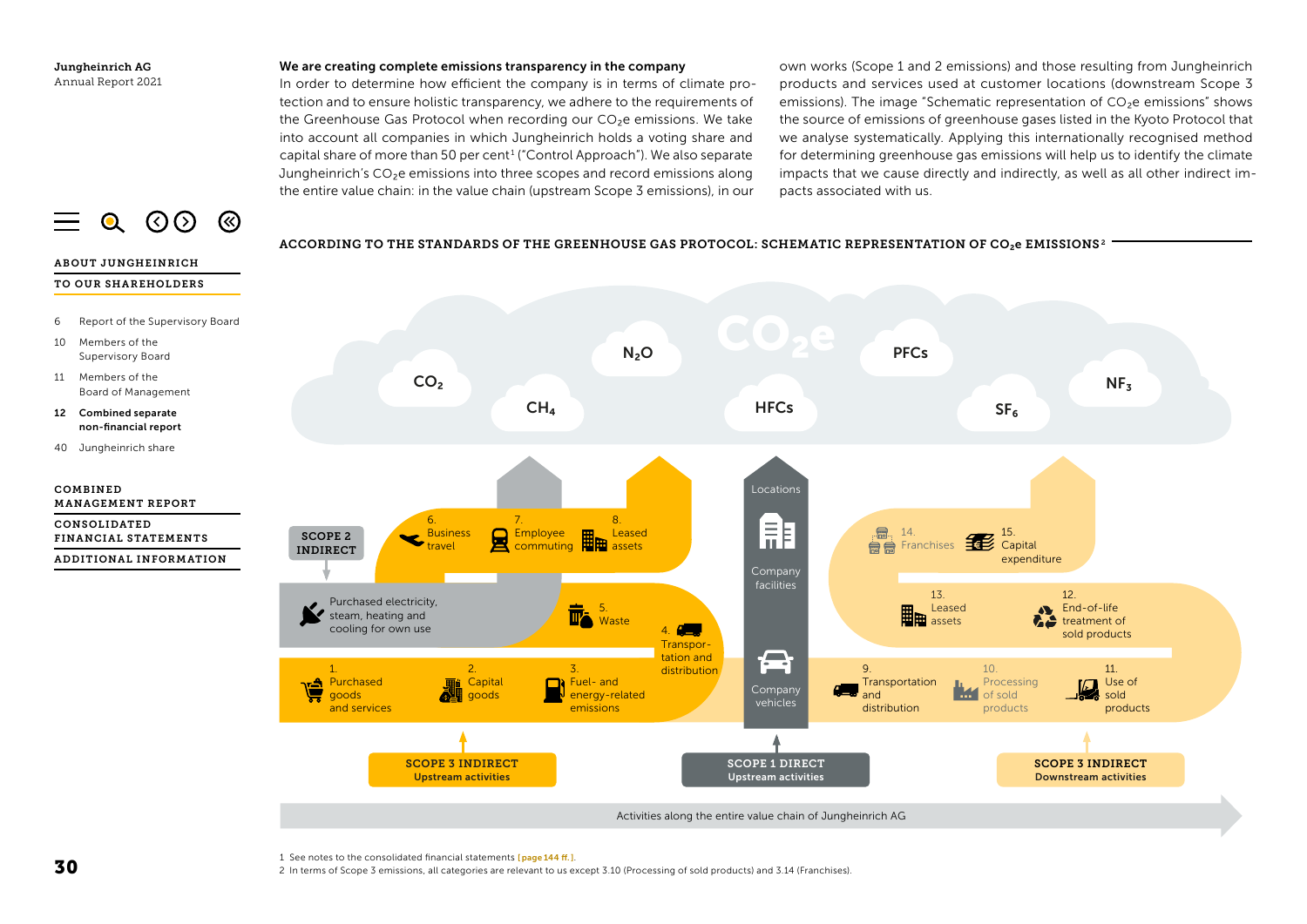The coronavirus pandemic again had an impact on our environmental performance last year. In 2020, virtually all energy key figures were down and below the figures recorded in 2019 due to the coronavirus. As a result of catch-up effects, they are now up again on the previous year, but largely still under those from the 2019 financial year. Due to the transition to electricity from renewable energy sources and CO<sub>2</sub>e-neutral district heating in Germany and other locations, the figures for our Scope 2 emissions have once again decreased significantly compared with previous years.

# $\equiv$  0 (0) (8)

#### ABOUT JUNGHEINRICH

#### TO OUR SHAREHOLDERS

- 6 Report of the Supervisory Board
- 10 Members of the Supervisory Board
- 11 Members of the Board of Management
- 12 Combined separate non-financial report
- 40 Jungheinrich share

#### COMBINED MANAGEMENT REPORT

CONSOLIDATED FINANCIAL STATEMENTS

## ADDITIONAL INFORMATION

ENERGY CONSUMPTION<sup>1</sup> 2021 2020 2019 Natural gas in kWh2 50,393,583 44,536,444 48,344,885 Heating oil in kWh 1,514,197 1,724,908 1,826,020 Diesel in l 10,094,990 9,765,251 11,784,792 Petrol in l 450,141 226,717 422,898 Ethanol in l 48,365 52,571 40,619 Public electricity in kWh<sup>3,4</sup> 56,333,950 54,151,080 58,737,320

A relevant lever for the calculation of Scope 2 emissions is the CO<sub>2</sub> conversion factor for the local electricity mix at the location. Each country (location-based approach) and each energy provider (market-based approach) has an individual CO₂ conversion factor. The energy provider's exact factor is the most exact for the calculation, but it is not always available, however. We have been working on increasing transparency and thereby improving the quality of our data since 2019.

District heating in kWh 11,563,197 9,596,340 11,250,715

- 1 The figures shown apply to the production plants in Norderstedt, Lüneburg, Moosburg, Degernpoint, Landsberg, Dresden and Qingpu (China), the spare parts centre in Kaltenkirchen, the Group headquarters in Hamburg, the IT office in Hamburg and the sales units in Australia, Austria, Belgium, Brazil, Czechia (2019 excluding Hněvotín), France, Germany (2019 excluding Frankfurt), Italy, the Netherlands, Poland, Russia, Spain, Switzerland and the United Kingdom; only locations with more than 50 employees. The figures are partially estimated and have been adjusted to reflect the better data available and subsequent corrections of previous years.
- 2 Including natural gas consumption for the production of electricity through the cogeneration unit in Degernpoint.
- 3 Excluding externally loaded electric trucks.
- 4 Exclusively current from external sources, as electricity for the cogeneration unit is reported under the item "natural gas".
- 5 Brazil and Russia.
- 6 Emission factor sources: IEA, DEFRA and local energy suppliers.
- 7 Where a switch was made to green electricity during the year, the CO<sub>2</sub> factor is extrapolated on a pro rata basis. 8 Excluding the UK.

## DATA QUALITY CO<sub>2</sub> CONVERSION FACTORS

|                                    | 2021 | 2020 | 2019 |
|------------------------------------|------|------|------|
| Number of countries location-based | 25   |      |      |
| Number of countries market-based   |      |      |      |

#### GREENHOUSE GAS EMISSIONS1, <sup>6</sup>

| in $tCO2$                                        | 2021   | 2020   | 2019   |
|--------------------------------------------------|--------|--------|--------|
| Direct (Scope 1) GHG emissions                   | 36,606 | 34.553 | 41.469 |
| Indirect (Scope 2) GHG emissions <sup>3, 7</sup> | 5.560  | 16.342 | 19.993 |

## Turning waste into a resource

Both hazardous and non-hazardous waste can be valuable resources for recycling or even repurposing. The majority of waste from production plants, sales units and other locations is recycled and the material or heat reused. We are of the opinion that a circular economy for natural resources must be established for linear material consumption that is characterised by raw material extraction, transport and processing, using products, and disposal at the end of the life cycle. It is our aim to develop, manufacture and operate our products in such a way that we increase recyclability, enable their refurbishment, and maximise the recovery of raw materials.

## TOTAL AMOUNT OF WASTE1

| in t                      | 2021   | 2020   | 2019 <sup>8</sup> |
|---------------------------|--------|--------|-------------------|
| Total hazardous waste     | 5,239  | 4.311  | 4.649             |
| Recycling of materials    | 3,791  | 3.300  | 3,602             |
| Thermal recovery          | 353    | 312    | 345               |
| Disposal (landfill)       | 1,095  | 699    | 701               |
| Total non-hazardous waste | 11,036 | 10.277 | 11,854            |
| Recycling of materials    | 8,801  | 8,050  | 8,937             |
| Thermal recovery          | 1,057  | 1,105  | 1,528             |
| Disposal (landfill)       | 1.178  | 1.122  | 1.388             |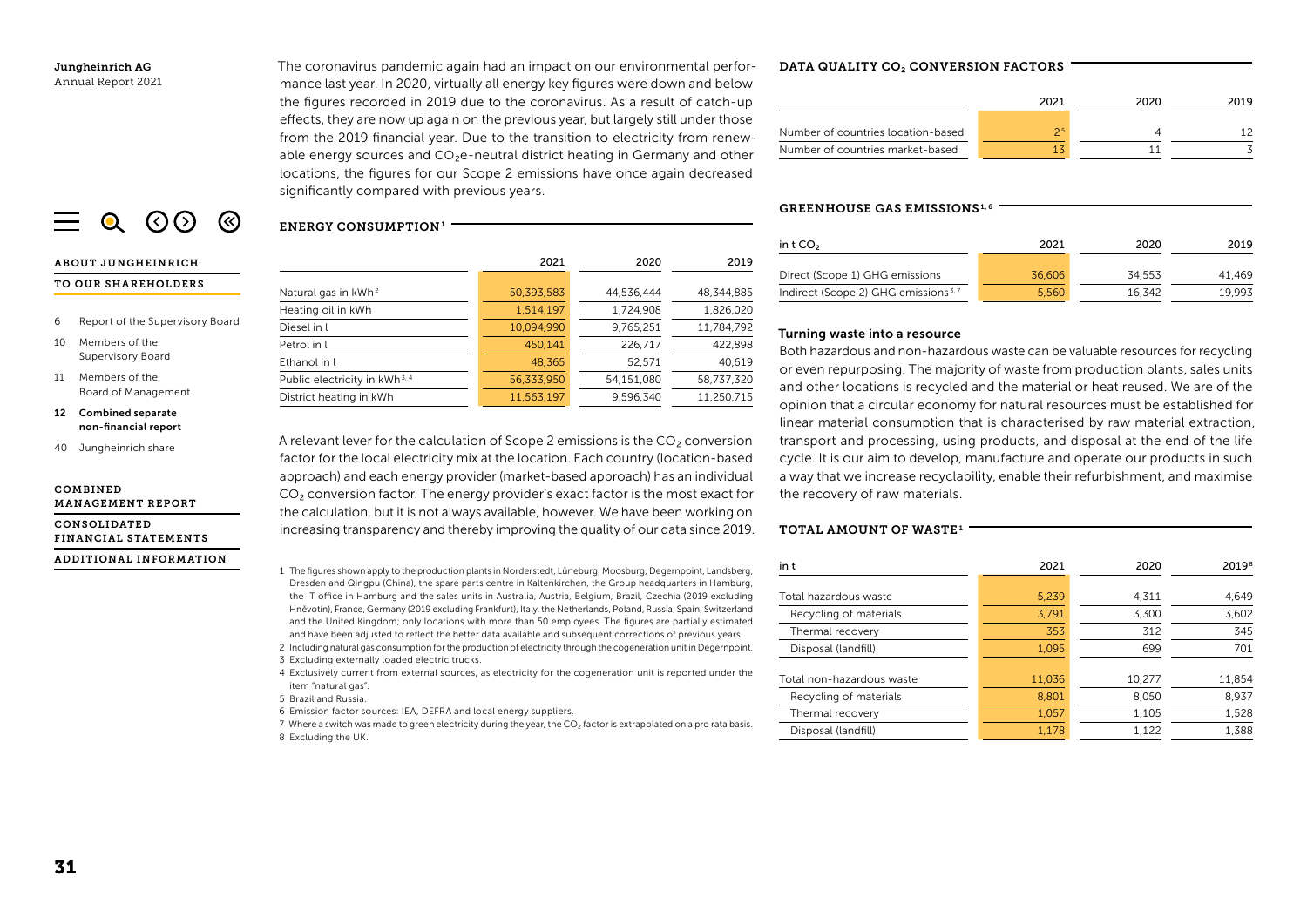ABOUT JUNGHEINRICH TO OUR SHAREHOLDERS

10 Members of the Supervisory Board 11 Members of the

COMBINED

6 Report of the Supervisory Board

<span id="page-20-0"></span> $\equiv$  0 (0) (8)

Board of Management 12 Combined separate non-financial report 40 Jungheinrich share

MANAGEMENT REPORT CONSOLIDATED

FINANCIAL STATEMENTS ADDITIONAL INFORMATION

# EU TAXONOMY REGULATION

In order to achieve the EU target of carbon neutrality by 2050, the EU Commission created an action plan to redirect capital flows to a sustainable economy. A material component of this action plan is the EU Taxonomy Regulation, which offers a classification system for ecologically sustainable environmental activities.

In accordance with this year's requirements (Article 8 EU Taxonomy Regulation and Article 8 and Article 10 (2) of the Article 8 Climate Delegated Act), the following section contains the required disclosures for the first two environmental objectives (climate protection and climate change adaptation) of the EU Taxonomy Regulation. As the parent company, we present the share of taxonomy-aligned and non-taxonomy-aligned Group revenue, capital expenditure and operating expenses for the 2021 financial year.

Jungheinrich reports the key figures for the taxonomy-aligned economic activities only, without stating prior-year figures. The disclosures on the key figures are aggregated, meaning that no distinction is made with regard to the relevant economic activities. This is in line with the relief provisions for the first reporting period.

The Draft Commission Notice published on 2 February 2022 was taken into consideration to the extent that our process allowed. The complex and qualityassured collection and verification of the necessary information relating to capital expenditure and operating expenses could not be fully carried out due to the publication date.

## OUR ACTIVITIES

PORTION OF REVENUE, CAPEX AND OPEX THAT ARE TAXONOMY-ALIGNED AND NON-TAXONOMY-ALIGNED ECONOMIC ACTIVITIES

| in $%$              | Proportion of<br>taxonomy-aligned<br>economic activities | Proportion of non-<br>taxonomy-aligned<br>economic activities |
|---------------------|----------------------------------------------------------|---------------------------------------------------------------|
| Revenue             | 55                                                       | 45                                                            |
| Capital expenditure |                                                          | 98                                                            |
| Operating expenses  | 4                                                        | 96                                                            |

## Taxonomy-aligned economic activities

We have examined the relevant taxonomy-aligned economic activities based on our activities as an intralogistics solutions provider and grouped them in the following economic activities (in accordance with Annex I and II of the Climate Delegated Act):

## TAXONOMY-ALIGNED ECONOMIC ACTIVITIES

| Taxonomy-aligned activity<br>(number/name)                                                                                                           | Description                                                                                 | Climate<br>protection | Climate<br>change<br>adaptation |  |
|------------------------------------------------------------------------------------------------------------------------------------------------------|---------------------------------------------------------------------------------------------|-----------------------|---------------------------------|--|
| 3.4 Manufacture of batteries                                                                                                                         | The manufacture of electric<br>batteries (lithium-ion and<br>lead acid batteries)           | $\checkmark$          |                                 |  |
| 3.6 Production of other<br>low-carbon technologies                                                                                                   | Production of electric<br>material handling equipment                                       |                       |                                 |  |
| 6.5 Transport with motorbikes,<br>passenger vehicles and<br>light-duty commercial trucks                                                             | Leasing of electric trucks                                                                  |                       |                                 |  |
| 7.3 Installation, maintenance<br>and repair of energy-efficient<br>devices                                                                           | Conversion to LED lights,<br>installation of ventilation<br>systems, façade renovation      |                       |                                 |  |
| 7.4 Installation, maintenance and<br>repair of charging stations<br>for electric trucks in buildings<br>(and in car parks belonging<br>to buildings) | Electric charging stations<br>(electric forklift trucks,<br>electric cars)                  |                       |                                 |  |
| 7.5 Installation, maintenance<br>and repair of devices for the<br>measurement, regulation and<br>management of buildings' total<br>energy efficiency | Building control system<br>updates, meters for<br>measurement of<br>third-party electricity |                       |                                 |  |
| 7.6 Installation, maintenance<br>and repair of energy-efficient<br>devices                                                                           | Battery storage devices,<br>photovoltaic installation                                       |                       |                                 |  |

## Allocation of revenue, capital expenditure and operating expenses to an environmental target

The activities of Jungheinrich were categorised under the goal of "climate protection" to avoid double counting.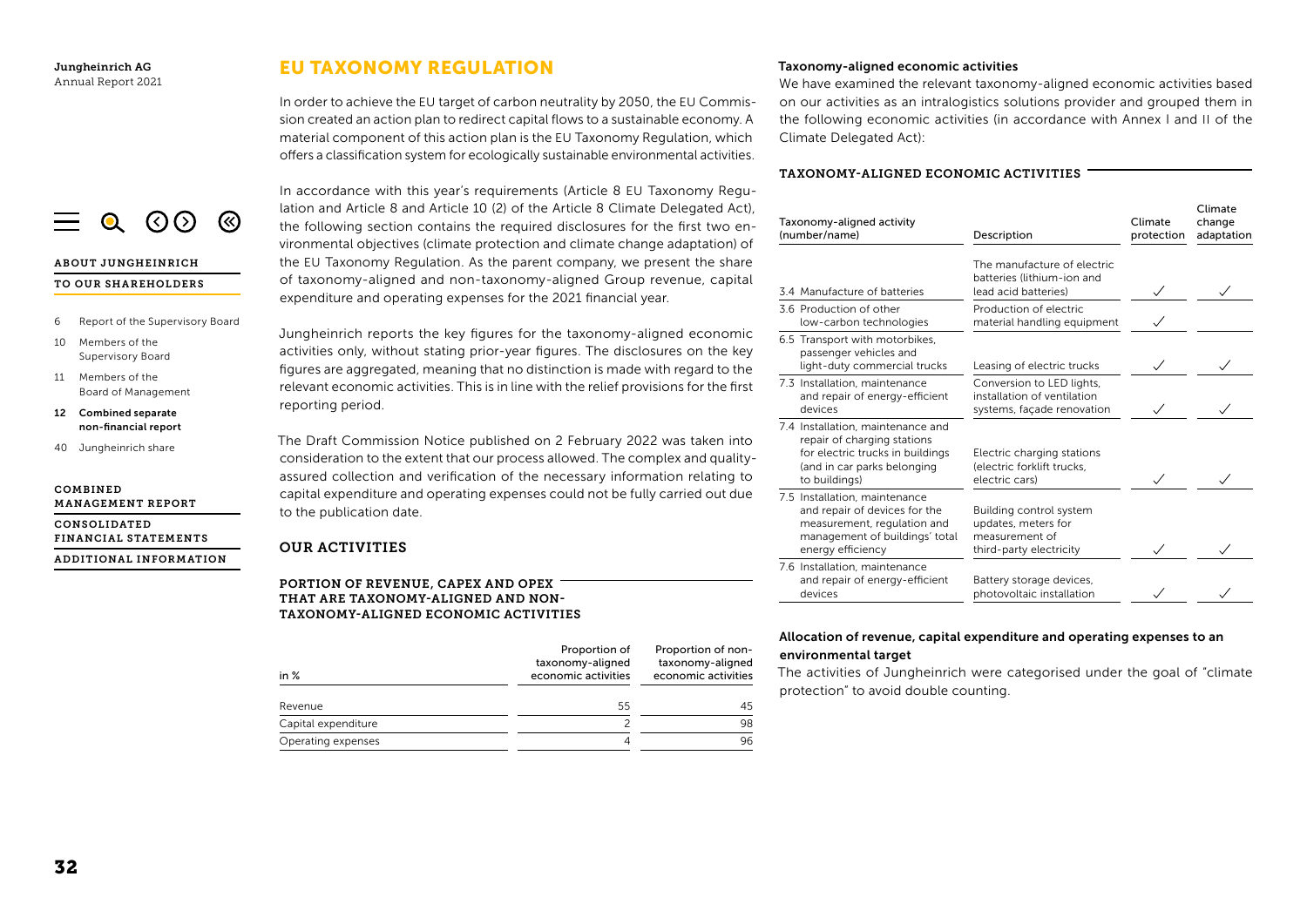## OUR KPIs AND REPORTING PRINCIPLES

Our key performance indicators include revenue, capital expenditure and operating expenses. For the 2021 financial year, we are disclosing our KPIs with regard to our taxonomy-aligned activities (numerators) in relation to the taxonomy-aligned plus non-taxonomy-aligned economic activities (denominators) (pursuant to Art 10(2) of the Article 8 Climate Delegated Act).

## Data collection and validation process

In order to report on the taxonomy-aligned economic activities in the 2021 financial year, Jungheinrich

- Examined the Group's business activities and identified eligible activities.
- Performed central, detailed analyses of revenue, capital expenditure and operating expenses in relation to the taxonomy-aligned economic activities.
- Provided the relevant subsidiaries with a query request for capital expenditure and operating expenses that enables them to notify us of the taxonomy-aligned activities that may apply to the Group.
- Commissioned a team to support subsidiaries with queries, and consolidate and check data.

In short, all material revenue, capital expenditure and operating expenses that were identified as being taxonomy-aligned were reported.

## KPI revenue

The past financial year was considered for the revenue KPI. This results from the quotient of the numerator and denominator defined as follows:

- The denominator of KPI revenue is based on our consolidated net revenue pursuant to IAS 1.82(a). Additional details regarding the presentation of the consolidated statement of profit or loss can be found on [ [page](#page--1-0) 79 ], [ [page 86 f.](#page--1-0) ] and [ page [99 f.](#page--1-0) ].
- The numerator for KPI revenue is defined as the net revenue generated by products and services in connection with the taxonomy-aligned economic activities.

## KPI capital expenditure

The KPI capital expenditure is defined as the capital expenditure eligible according to the EU Taxonomy Regulation (numerator) divided by our total capital expenditure (denominator) as described below:

- The denominator consists of additions to intangible assets and property, plant and equipment during the financial year before depreciation, amortisation and write-downs and remeasurements. This also includes additions resulting from remeasurements and impairment losses as well as such that occur without changes in fair value. The acquisition of property, plant and equipment (IAS 16), intangible assets (IAS 38), right-of-use assets (IFRS 16) and investment property (IAS 40) are also included. Additions from business combinations also constitute part of total capital expenditure. Goodwill is not included in capital expenditure as it is not considered an intangible asset according to IAS 38. The denominator represents the sum of the additions to intangible assets  $\Gamma$  [page](#page--1-0) 104 ff. ] and property, plant and equipment  $\Gamma$  page [107 ff.](#page--1-0) ] as presented in the notes to the consolidated financial statements.
- The numerator consists of the following categories in accordance with taxonomy-aligned capital expenditure:
- a) Capital expenditure relating to assets or processes that are associated with economic activities according to the EU Taxonomy Regulation (category A, annex 1, section 1.1.2.2. supplement to Regulation 2020/852): We assume that economic goods and processes are associated with taxonomy-aligned economic activities if they are a material component necessary for performing the economic activity.
- b) Capital expenditure that is part of an investment plan to realign or expand taxonomy-aligned economic activities so that it is taxonomy conform (category B). Capital expenditure plans as defined by the EU Taxonomy Regulation were not created. Accordingly, no capital expenditure was recognised for this section.
- c) Capital expenditure related to the acquisition of finished goods from taxonomy-aligned economic activities and individual measures that enable certain target activities (usually economic activities that are not taxonomy viable) to become low carbon or lead to a reduction in greenhouse gas emissions (category C). This is also considered taxonomy-aligned capital expenditure according to the EU Taxonomy Regulation if the purchased product or individual measure corresponds to the description of the respective economic activity.

In order to avoid double listings in the capital expenditure KPI, we only counted capital expenditure in connection with purchased products and individual measures once. These are already listed under category A (for instance, capital expenditure in connection with assets or processes associated with taxonomyaligned economic activities, especially our production buildings).



ADDITIONAL INFORMATION



ABOUT JUNGHEINRICH

## TO OUR SHAREHOLDERS

- 6 Report of the Supervisory Board
- 10 Members of the Supervisory Board
- 11 Members of the Board of Management
- 12 Combined separate non-financial report
- 40 Jungheinrich share

#### COMBINED MANAGEMENT REPORT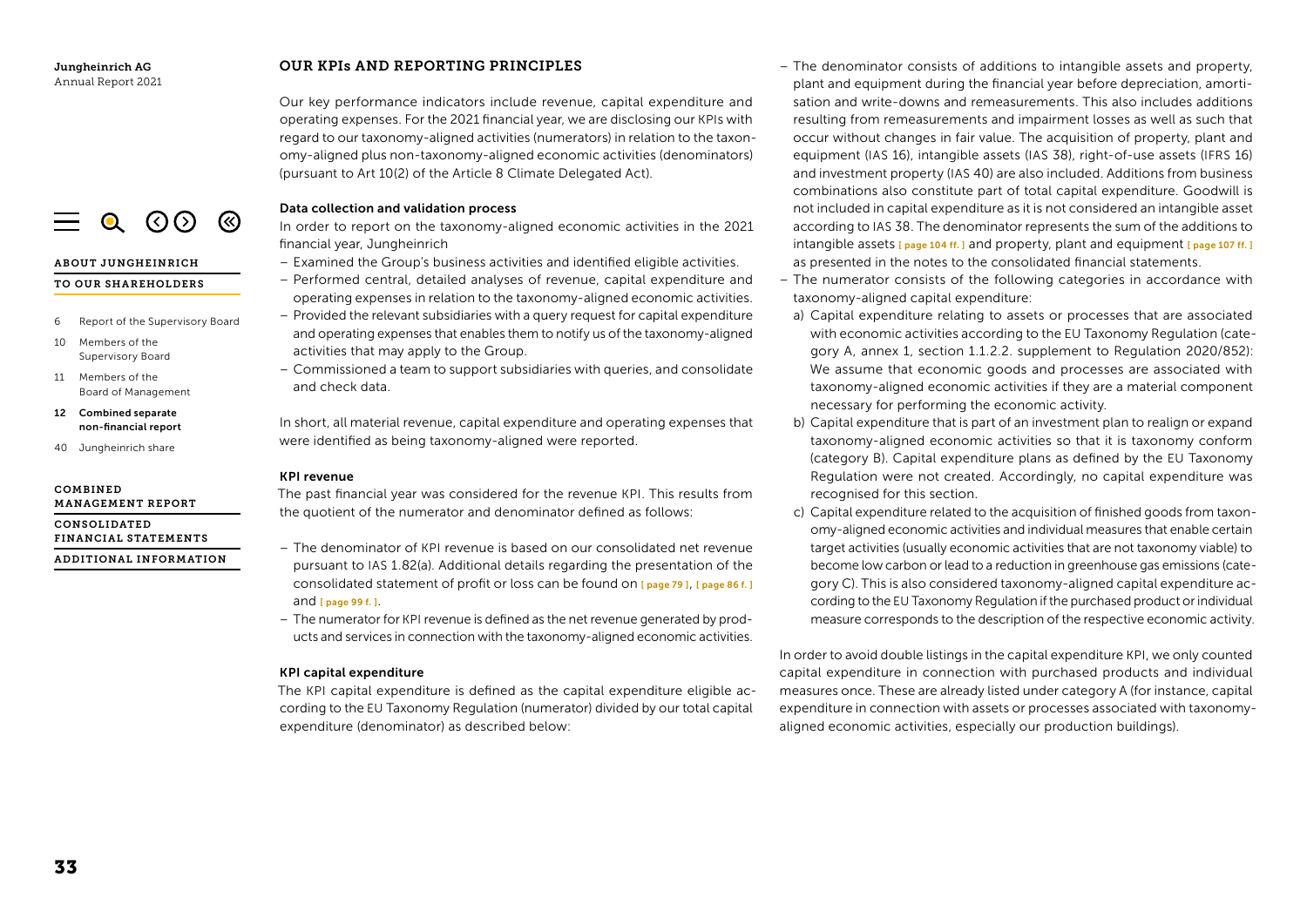#### KPI operating expenses

The KPI operating expenses is defined as eligible operating expenses according to the EU Taxonomy Regulation (numerator) divided by the operating expenses described below (denominator).

- The denominator consists of direct, non-capitalised costs related to research and development, building renovation measures, short-term rental agreements, maintenance and repairs, and other direct expenses for the ongoing maintenance of property, plant and equipment. This includes:
- ›  Non-capitalised costs for research and development, as presented in the notes to the consolidated financial statements pursuant to IAS 38.126 [ page [105 \]](#page--1-0) › Maintenance and repair costs for property, plant and equipment
- ›  Expenses for short-term and low-value leases determined in accordance with IFRS 16 as presented in the notes to the consolidated financial statements [page 108]. Even if low-value leases are not specifically mentioned in Article 8 of the Climate Delegated Act, we interpret the legislation as including these leases.
- For the operating expenses numerator, we analysed the research and development costs directly associated with taxonomy-aligned economic activities. In considering materiality, we also requested information from individual companies regarding their corresponding operating expenses. The operating expenses mentioned above were recorded following checks of the taxonomy-aligned economic activities.

With regard to the approach regarding double listing, we refer to the corresponding disclosures for the KPI capital expenditure.



#### ABOUT JUNGHEINRICH

#### TO OUR SHAREHOLDERS

- 6 Report of the Supervisory Board
- 10 Members of the Supervisory Board
- 11 Members of the Board of Management
- 12 Combined separate non-financial report
- 40 Jungheinrich share

#### COMBINED MANAGEMENT REPORT

CONSOLIDATED FINANCIAL STATEMENTS

ADDITIONAL INFORMATION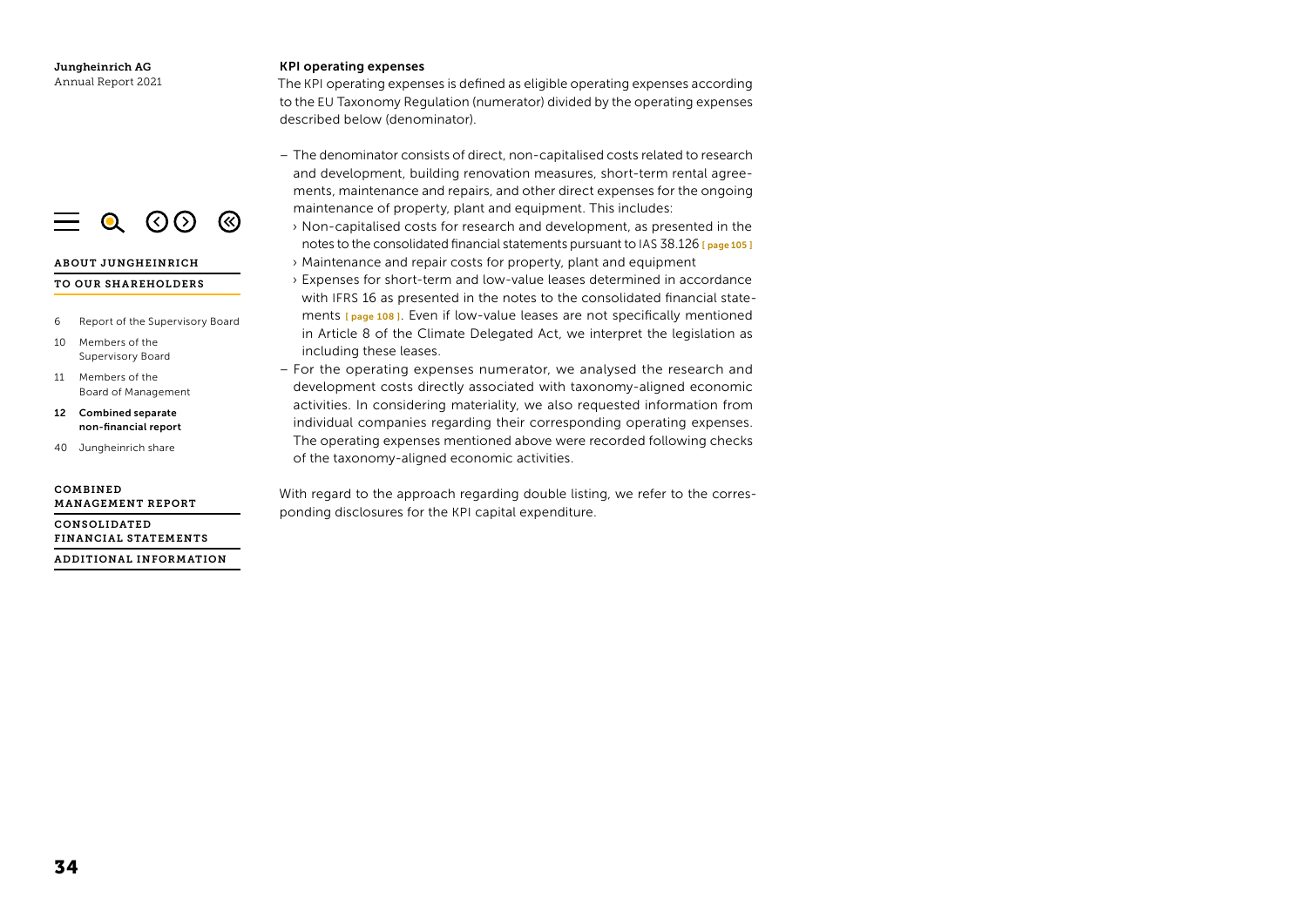# GRI-INDEX<sup>1</sup>

## GENERAL STANDARD DISCLOSURES



#### ABOUT JUNGHEINRICH

Jungheinrich AG Annual Report 2021

#### TO OUR SHAREHOLDERS

- 6 Report of the Supervisory Board
- 10 Members of the Supervisory Board
- 11 Members of the Board of Management
- 12 Combined separate non-financial report
- 40 Jungheinrich share

#### COMBINED MANAGEMENT REPORT

CONSOLIDATED FINANCIAL STATEMENTS

ADDITIONAL INFORMATION

| <b>GRI</b> indicator<br>Indicator name |                                                                 | Page           | materiality analysis   |
|----------------------------------------|-----------------------------------------------------------------|----------------|------------------------|
|                                        | <b>ORGANISATIONAL PROFILE</b>                                   |                |                        |
| $102 - 1$                              | Name of the organisation                                        | 84             |                        |
| $102 - 2$                              | Activities, brands, products,<br>and services                   | 17, 46 ff.     |                        |
| $102 - 3$                              | Location of headquarters                                        | 84             |                        |
| $102 - 4$                              | Location of operations                                          | 46 f., 158     |                        |
| $102 - 5$                              | Ownership and legal form                                        | 40 f., 84      |                        |
| $102 - 6$                              | Markets served                                                  | 17, 55         |                        |
| $102 - 7$                              | Scale of the organisation                                       | $\overline{c}$ |                        |
| $102 - 8$                              | Information on salaried<br>employees and other workers          | 24             | Good employer          |
| $102 - 9$                              | Supply chain                                                    | 29             |                        |
| $102 - 10$                             | Significant changes to the<br>organisation and its supply chain | 10 f.          |                        |
| $102 - 11$                             | Precautionary Principle<br>or approach                          | 13             |                        |
| $102 - 13$                             | Membership of associations                                      | 12, 22         | Norms and standards    |
| <b>STRATEGY</b>                        |                                                                 |                |                        |
| $102 - 14$                             | Statements from senior<br>decision-makers                       | 4              |                        |
| <b>ETHICS AND INTEGRITY</b>            |                                                                 |                |                        |
| $102 - 16$                             | Values, guidelines, standards<br>and norms of behaviour         | 18 ff.         | Responsible management |
|                                        |                                                                 |                |                        |

Topic from

#### STAKEHOLDER ENGAGEMENT 102-40 List of stakeholder groups 17 102-42 Identifying and selecting stakeholders 17 102-43 Approach to stakeholder engagement 17

Topic from materiality analysis

GRI indicator Indicator name **Page** 

| 102-44     | Key topics and concerns raised                                | 17        | Customer satisfaction.<br>competitive standing, R&D |
|------------|---------------------------------------------------------------|-----------|-----------------------------------------------------|
|            | <b>REPORTING PRACTICE</b>                                     |           |                                                     |
| $102 - 45$ | Entities included in the<br>consolidated financial statements | $144ff$ . |                                                     |
| 102-46     | Defining report content and<br>topic boundaries               | 14        |                                                     |
| 102-47     | List of material topics                                       | 14        |                                                     |
| 102-48     | Restatements of information                                   | 13        |                                                     |
| 102-49     | Changes in reporting                                          | 13        |                                                     |
| 102-50     | Reporting period                                              | 13        |                                                     |
| 102-51     | Date of most recent report                                    | 13        |                                                     |
| 102-52     | Reporting cycle                                               | 13        |                                                     |
| 102-53     | Contact point for questions<br>regarding the report           | 161       |                                                     |
| 102-54     | Claims of reporting in accordance<br>with the GRI Standards   | 13        |                                                     |
| 102-55     | GRI content index                                             | 35        |                                                     |
| 102-56     | External audit                                                | 13, 38 f. |                                                     |
|            |                                                               |           |                                                     |

## **GOVERNANCE**

| Governance structure           | 14                           | Responsible management |
|--------------------------------|------------------------------|------------------------|
| Executive-level responsibility |                              |                        |
| and social topics              | 14                           |                        |
|                                | for economic, environmental, |                        |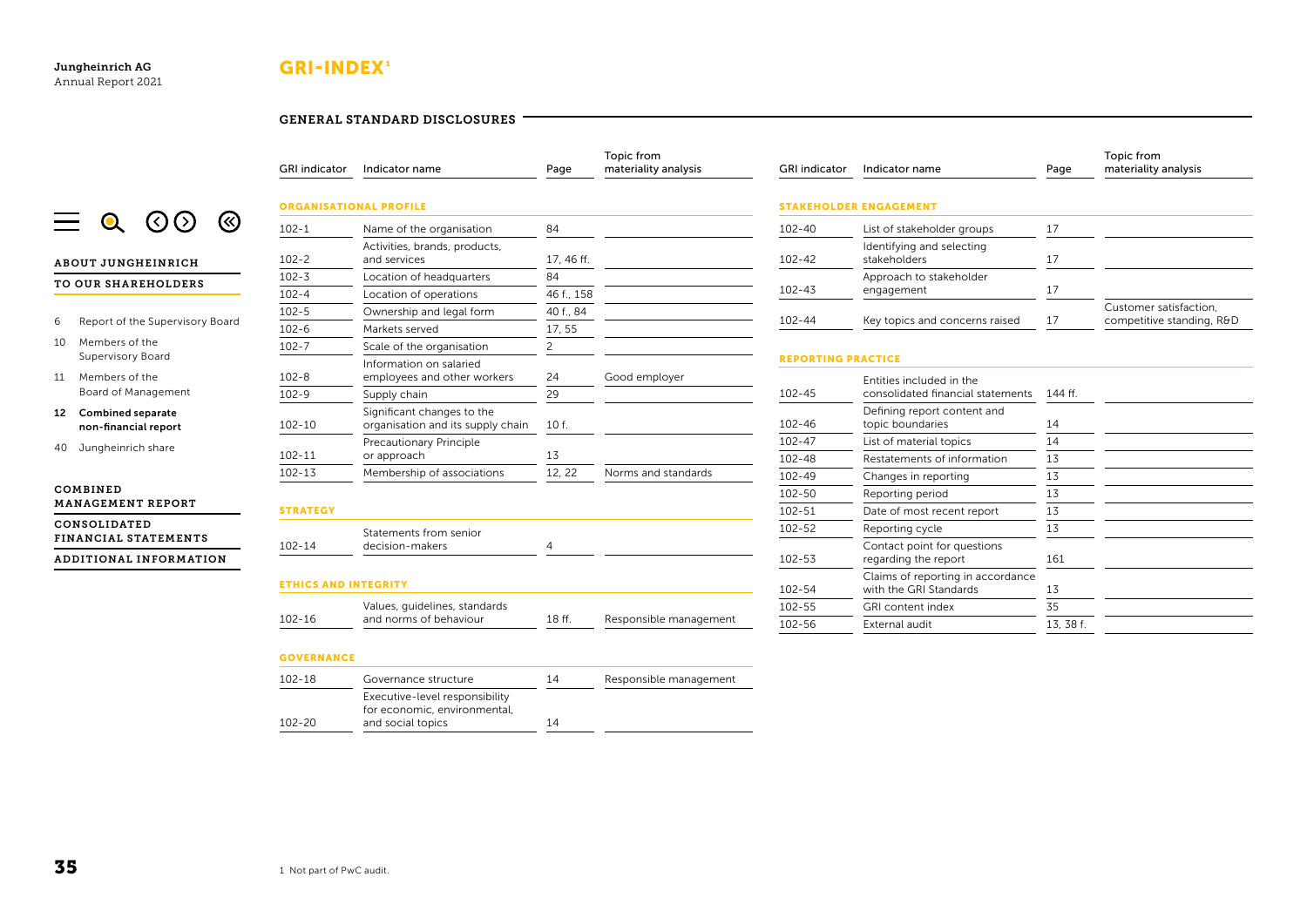|                                                                  | SPECIFIC STANDARD DISCLOSURES - ECONOMIC |                                                                                    |       | SPECIFIC STANDARD DISCLOSURES - ENVIRONMENTAL |                      |                                               |      |                                                                            |
|------------------------------------------------------------------|------------------------------------------|------------------------------------------------------------------------------------|-------|-----------------------------------------------|----------------------|-----------------------------------------------|------|----------------------------------------------------------------------------|
|                                                                  | <b>GRI</b> indicator                     | Indicator name                                                                     | Page  | Topic from<br>materiality analysis            | <b>GRI</b> indicator | Indicator name                                | Page | Topic from<br>materiality analysis                                         |
|                                                                  | <b>MARKET PRESENCE</b>                   |                                                                                    |       |                                               | <b>MATERIALS</b>     |                                               |      |                                                                            |
| ⊗<br>(く)                                                         | $202 - 1$                                | Ratios of standard entry-level<br>wage by gender compared to<br>local minimum wage | 26    | Good employer                                 | $301 - 1$            | Materials used by weight<br>or volume         | 28   | Materials<br>(resource-saving products)                                    |
| <b>ABOUT JUNGHEINRICH</b>                                        | $202 - 2$                                | Regionally hired management                                                        | 26    | Good employer                                 | $301 - 2$            | Recycled input materials used                 | 28   | Materials<br>(resource-saving products)                                    |
| TO OUR SHAREHOLDERS                                              |                                          |                                                                                    |       |                                               |                      |                                               |      |                                                                            |
|                                                                  | <b>ANTI-CORRUPTION</b>                   |                                                                                    |       |                                               | <b>ENERGY</b>        |                                               |      |                                                                            |
| Report of the Supervisory Board<br>6<br>Members of the<br>10     | $205 - 1$                                | Operations assessed for risks<br>related to corruption                             | 20    | Compliance & corruption                       | $302 - 1$            | Energy consumption within<br>the organisation | 31   | Energy (consumption &<br>renewable energies)                               |
| Supervisory Board<br>Members of the<br>11<br>Board of Management | $205 - 2$                                | Communication and training<br>about anti-corruption policies<br>and procedures     | 19 f. | Compliance & corruption                       |                      | Reductions in energy requirements             |      | Environmentally friendly<br>products/Customer<br>satisfaction, competitive |
| 12 Combined separate<br>non-financial report                     | $205 - 3$                                | Confirmed incidents of<br>corruption and actions taken                             | 20    | Compliance & corruption                       | $302 - 5$            | of products and services                      | 27f. | standing, R&D                                                              |
| Jungheinrich share<br>40                                         |                                          |                                                                                    |       |                                               | <b>EMISSIONS</b>     |                                               |      |                                                                            |
|                                                                  |                                          |                                                                                    |       |                                               | $305 - 1$            | Direct (Scope 1) GHG emissions                | 31   | Energy (consumption &<br>renewable energies)                               |
| COMBINED<br>MANAGEMENT REPORT                                    |                                          |                                                                                    |       |                                               | $305 - 2$            | Energy indirect (Scope 2)<br>GHG emissions    | 31   | Energy (consumption &<br>renewable energies)                               |
| CONSOLIDATED<br>FINANCIAL STATEMENTS                             |                                          |                                                                                    |       |                                               | <b>WASTE</b>         |                                               |      |                                                                            |
| ADDITIONAL INFORMATION                                           |                                          |                                                                                    |       |                                               | $306 - 2$            | Waste by type and<br>disposal method          | 31   | Waste & recycling                                                          |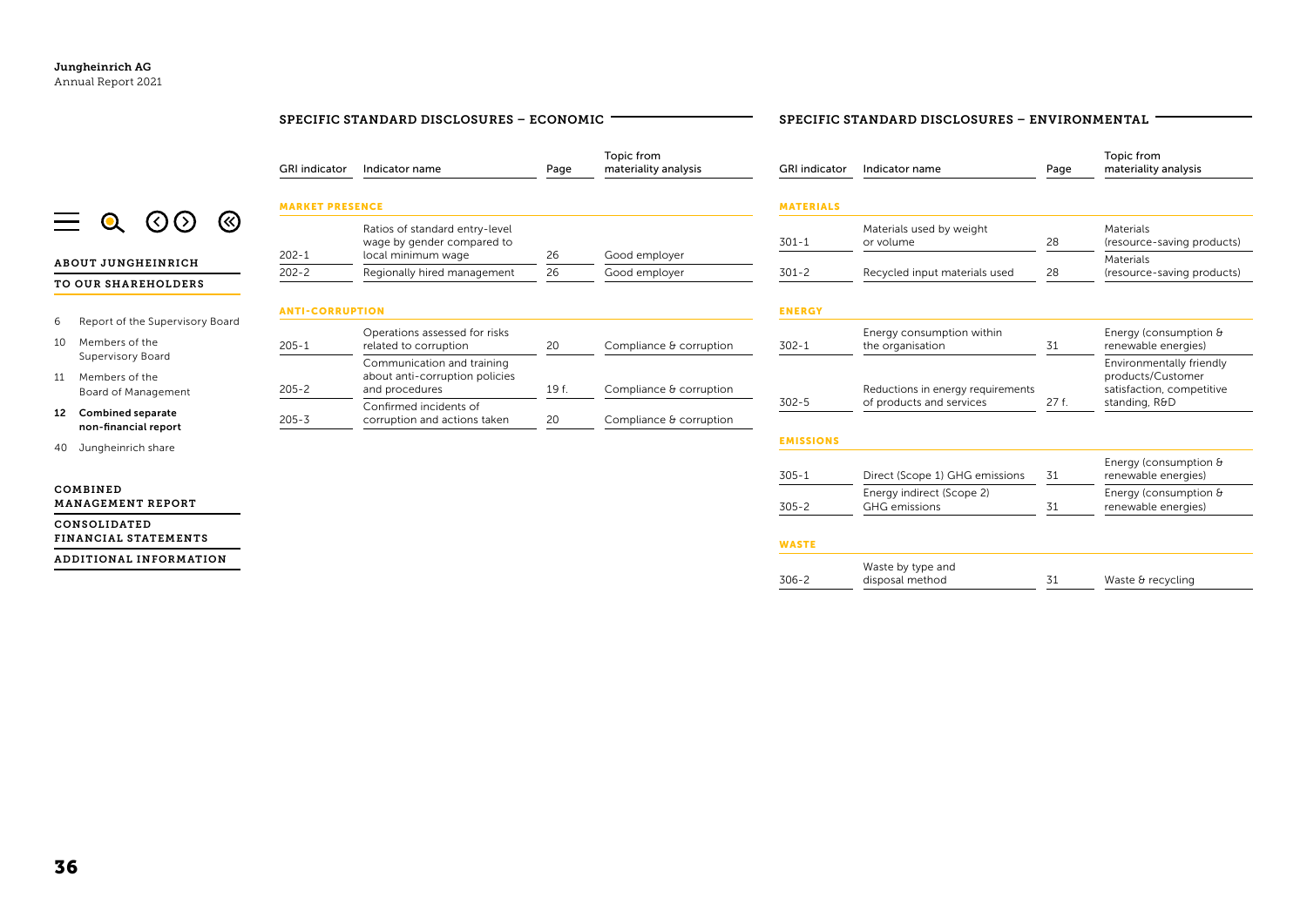|                                                  |                      | SPECIFIC STANDARD DISCLOSURES - SOCIAL                               |      |                                     |                                 |                                                                                                    |        |                                     |
|--------------------------------------------------|----------------------|----------------------------------------------------------------------|------|-------------------------------------|---------------------------------|----------------------------------------------------------------------------------------------------|--------|-------------------------------------|
|                                                  | <b>GRI</b> indicator | Indicator name                                                       | Page | Topic from<br>materiality analysis  | <b>GRI</b> indicator            | Indicator name                                                                                     | Page   | Topic from<br>materiality analysis  |
|                                                  |                      | <b>SUPPLIER ENVIRONMENTAL ASSESSMENT</b>                             |      |                                     |                                 | <b>FORCED OR COMPULSORY LABOUR</b>                                                                 |        |                                     |
| ⊗<br>(く)                                         | $308 - 1$            | New suppliers that were screened<br>using environmental criteria     | 21   | Transparency in the<br>supply chain | $409 - 1$                       | Operations and suppliers at<br>significant risk for incidents of<br>forced or compulsory labour    | 21, 26 | Transparency in the<br>supply chain |
| <b>ABOUT JUNGHEINRICH</b><br>TO OUR SHAREHOLDERS | <b>EMPLOYMENT</b>    |                                                                      |      |                                     |                                 |                                                                                                    |        |                                     |
|                                                  |                      | New employee hires and                                               |      |                                     |                                 | <b>SUPPLIER SOCIAL ASSESSMENT</b>                                                                  |        |                                     |
| Report of the Supervisory Board                  | $401 - 1$            | employee turnover                                                    | 24   | Good employer                       | $414 - 1$                       | New suppliers that were<br>screened using social criteria                                          | 21     | Transparency in the<br>supply chain |
| Members of the<br>Supervisory Board              |                      | <b>OCCUPATIONAL HEALTH AND SAFETY</b>                                |      |                                     |                                 |                                                                                                    |        |                                     |
| Members of the<br>Board of Management            |                      | Type and rate of injuries, occu-<br>pational diseases, lost days and |      | Occupational health                 |                                 | <b>CUSTOMER HEALTH AND SAFETY</b><br>Assessment of the health and<br>safety impacts of product and |        | Product quality &<br>enhancement/   |
| 12 Combined separate<br>non-financial report     | $403 - 2$            | absences as well as number of<br>work-related fatalities             | 25   | and safety                          | $416 - 1$                       | service categories                                                                                 | 22 f.  | Customer health & safety            |
| 40 Jungheinrich share                            |                      | <b>TRAINING AND EDUCATION</b>                                        |      |                                     | <b>SOCIOECONOMIC COMPLIANCE</b> |                                                                                                    |        |                                     |
| COMBINED                                         | $404 - 2$            | Programme for improving<br>employees' skills                         | 25   | Training and development            | $419-1$                         | Non-compliance with laws<br>and regulations in the social<br>and economic area                     | 19     | Acting within the law               |
| <b>MANAGEMENT REPORT</b>                         |                      |                                                                      |      |                                     |                                 |                                                                                                    |        |                                     |
| CONSOLIDATED                                     |                      | <b>DIVERSITY AND EQUAL OPPORTUNITIES</b>                             |      |                                     |                                 |                                                                                                    |        |                                     |
| FINANCIAL STATEMENTS                             |                      | Diversity of governance bodies                                       |      |                                     | <b>SUPPLY CHAIN</b>             |                                                                                                    |        |                                     |
| ADDITIONAL INFORMATION                           | $405 - 1$            | and employees                                                        | 26   | Good employer                       | Own indicator                   |                                                                                                    | 22     | Material compliance                 |
|                                                  | $405 - 2$            | Ratio of basic salary and<br>remuneration of women to men            | 26   | Good employer                       |                                 |                                                                                                    |        |                                     |
|                                                  | <b>CHILD LABOUR</b>  |                                                                      |      |                                     |                                 |                                                                                                    |        |                                     |
|                                                  |                      |                                                                      |      |                                     |                                 |                                                                                                    |        |                                     |

Transparency in the supply chain

408-1

Operations and suppliers at significant risk for incidents of

child labour 21, 26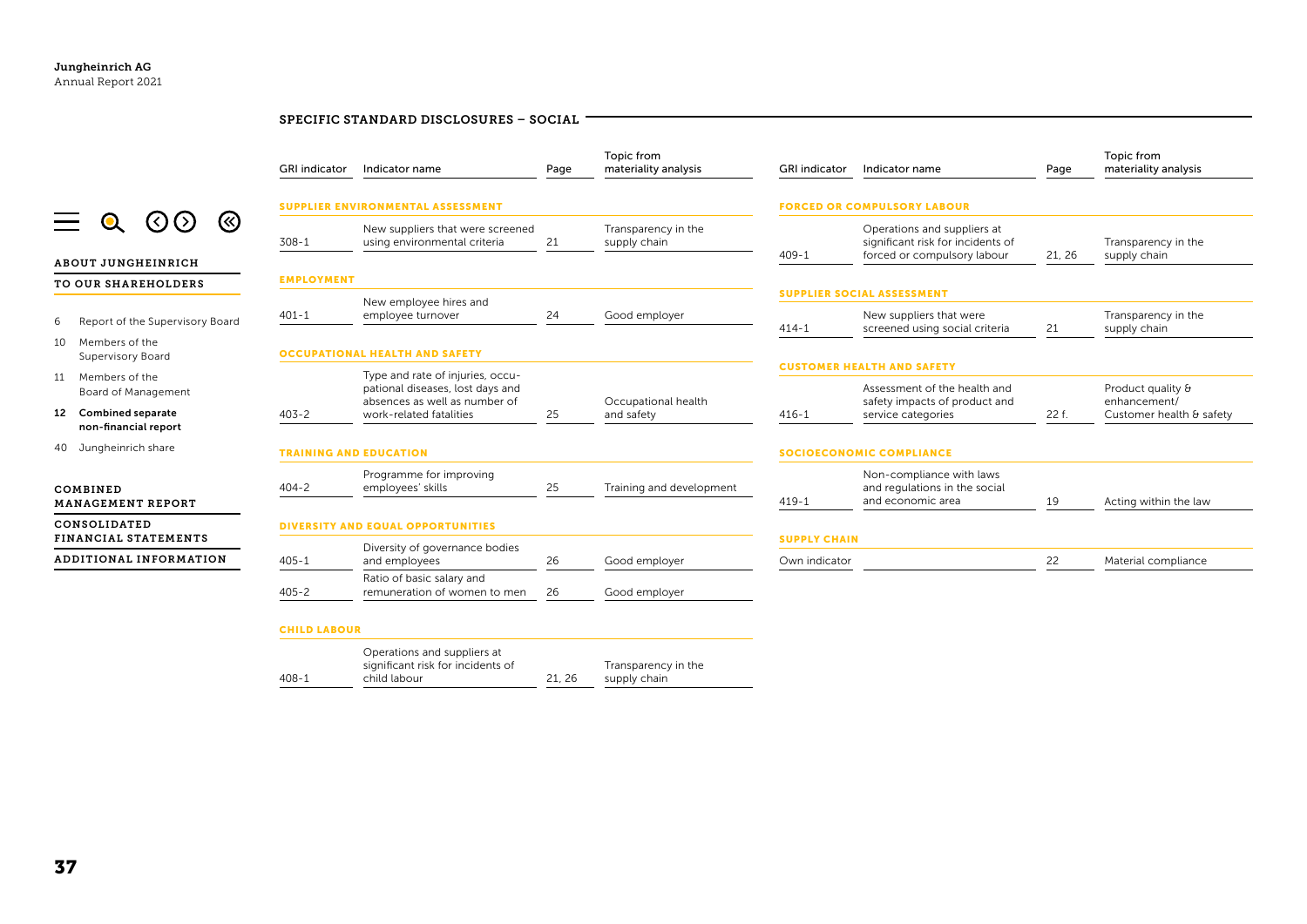# INDEPENDENT PRACTITIONER'S REPORT ON A LIMITED ASSURANCE ENGAGEMENT ON NON-FINANCIAL REPORTING<sup>1</sup>

To Jungheinrich Aktiengesellschaft, Hamburg



#### ABOUT JUNGHEINRICH

#### TO OUR SHAREHOLDERS

- 6 Report of the Supervisory Board
- 10 Members of the Supervisory Board
- 11 Members of the Board of Management
- 12 Combined separate non-financial report
- 40 Jungheinrich share

#### COMBINED MANAGEMENT REPORT

CONSOLIDATED FINANCIAL STATEMENTS ADDITIONAL INFORMATION

## We have performed a limited assurance engagement on the Combined nonfinancial report of Jungheinrich Aktiengesellschaft, Hamburg, (hereinafter the "Company") for the period from 1 January 2021 to 31 December 2021 (hereinafter the "Combined Non-financial Report").

Not subject to our assurance engagement are the external sources of documentation or expert opinions mentioned in the Combined Non-financial Report.

## RESPONSIBILITY OF THE EXECUTIVE DIRECTORS

The executive directors of the Company are responsible for the preparation of the Combined Non-financial Report in accordance with §§ (Articles) 315c in conjunction with 289c to 289e HGB ("Handelsgesetzbuch": "German Commercial Code") and Article 8 of REGULATION (EU) 2020/852 OF THE EURO-PEAN PARLIAMENT AND OF THE COUNCIL of 18. June 2020 on establishing a framework to facilitate sustainable investment and amending Regulation (EU) 2019/2088 (hereinafter the "EU Taxonomy Regulation") and the Delegated Acts adopted thereunder, as well as for making their own interpretation of the wording and terms contained in the EU Taxonomy Regulation and the Delegated Acts adopted thereunder, as set out in section EU-Taxonomy-Regulation of the Combined Non-financial Report.

This responsibility includes the selection and application of appropriate nonfinancial reporting methods and making assumptions and estimates about individual non-financial disclosures of the Company that are reasonable in the circumstances. Furthermore, the executive directors are responsible for such internal controls as the executive directors consider necessary to enable the preparation of a Combined Non-financial Report that is free from material misstatement whether due to fraud or error.

The EU Taxonomy Regulation and the Delegated Acts issued thereunder contain wording and terms that are still subject to considerable interpretation uncertainties and for which clarifications have not yet been published in every case.

Therefore, the executive directors have disclosed their interpretation of the EU Taxonomy Regulation and the Delegated Acts adopted thereunder in section EU-Taxonomy-Regulation of the Combined Non-financial Report. They are responsible for the defensibility of this interpretation. Due to the immanent risk that indeterminate legal terms may be interpreted differently, the legal conformity of the interpretation is subject to uncertainties.

## INDEPENDENCE AND QUALITY CONTROL OF THE AUDIT FIRM

We have complied with the German professional provisions regarding independence as well as other ethical requirements.

Our audit firm applies the national legal requirements and professional standards – in particular the Professional Code for German Public Auditors and German Chartered Auditors ("Berufssatzung für Wirtschaftsprüfer und vereidigte Buchprüfer": "BS WP/vBP") as well as the Standard on Quality Control 1 published by the Institut der Wirtschaftsprüfer (Institute of Public Auditors in Germany; IDW): Requirements to quality control for audit firms (IDW Qualitätssicherungsstandard 1: Anforderungen an die Qualitätssicherung in der Wirtschaftsprüferpraxis – IDW QS 1) – and accordingly maintains a comprehensive system of quality control including documented policies and procedures regarding compliance with ethical requirements, professional standards and applicable legal and regulatory requirements.

## RESPONSIBILITY OF THE ASSURANCE PRACTITIONER

Our responsibility is to express a conclusion with limited assurance on the Combined Non-financial Report based on our assurance engagement.

We conducted our assurance engagement in accordance with International Standard on Assurance Engagements (ISAE) 3000 (Revised): Assurance Engagements other than Audits or Reviews of Historical Financial Information, issued by the IAASB. This Standard requires that we plan and perform the assurance engagement to obtain limited assurance about whether any matters have come to our attention that cause us to believe that the Company's Combined Non-financial Report, other than the external sources of documentation or expert

<sup>1</sup> PricewaterhouseCoopers GmbH has performed a limited assurance engagement on the German version of the combined non-financial report and issued an independent practitioner's report in German language, which is authoritative. The following text is a translation of the independent practitioner's report.